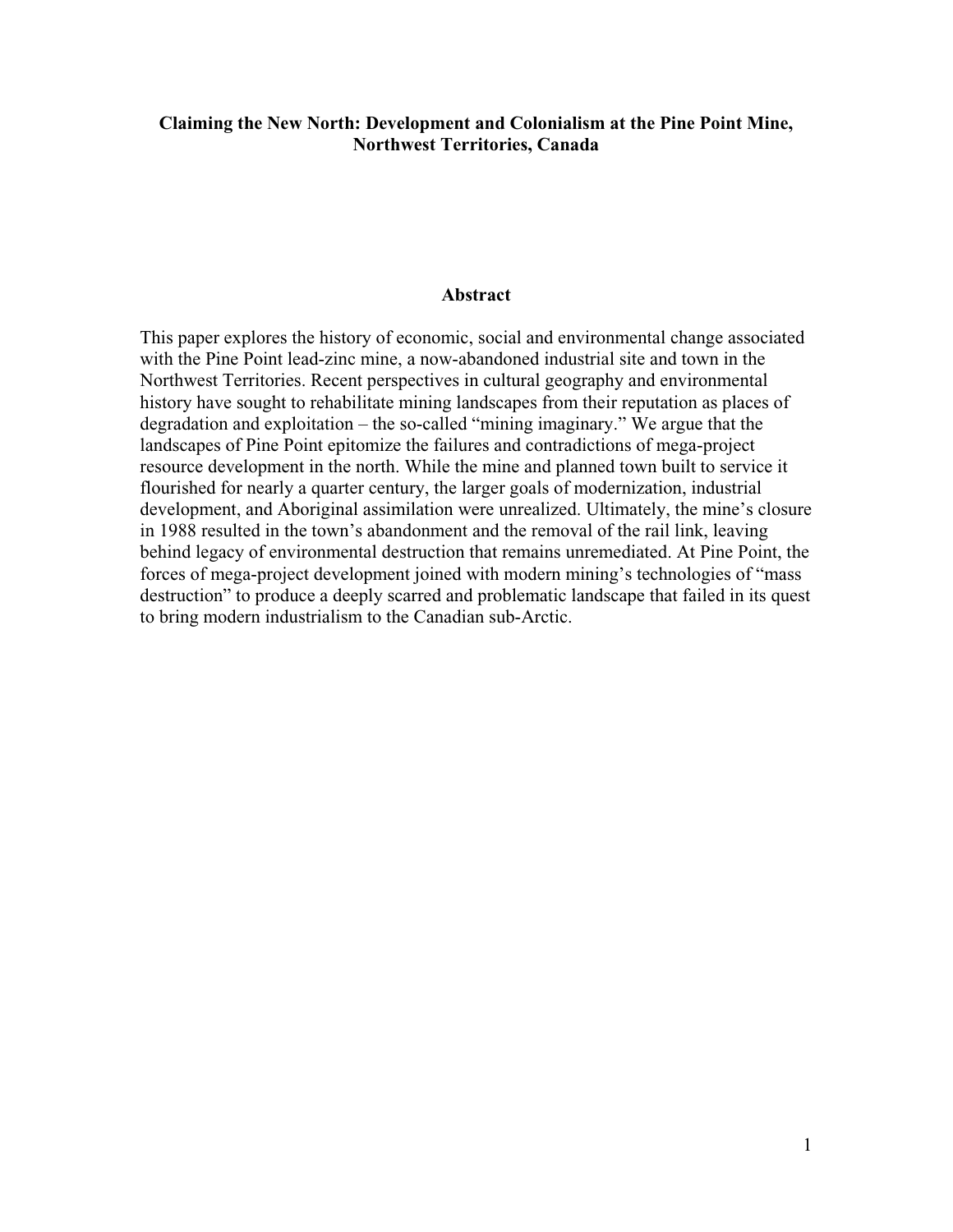## **Claiming the New North: Mining and Colonialism at the Pine Point Mine, Northwest Territories, Canada**

Along a remote stretch of highway on the southern shore of Great Slave Lake in Canada's Northwest Territories, there once was a town named Pine Point (Fig. 1). At its peak, Pine Point's population reached 2,000, and boasted amenities such as a golf course, a shopping centre, and hockey arena. Today, only echoes of the former settlement remain. You can still walk and drive along the orderly streets and sidewalks, but there are no buildings or street signs (Fig. 2). Drive out of town, and a maze of roads constructed out of crushed rock and gravel will lead you to a better understanding of who lived here and why the town existed. At one location, there is row upon row of core samples laid in collapsing wooden racks, a sign of the exploration work that accompanied the area's transformation from remote bush country into a massive lead-zinc mining operation. Huge piles of waste rock and dozens of abandoned open pit mines, many of them filled partially or completely with water, dominate the landscape. The remnants of a 570 ha tailings pond have been covered with gravel, though there are still several small enclosed pools of water that are maintained at the site. An abandoned rail bed, the tracks removed, leads west from the former mill site to the transportation hub of Hay River, where it connected Pine Point to southern processing facilities and global markets that consumed 3,158,168 tons of high grade ore and 9,628,000 tons of ore concentrate produced at the site between [1](#page-19-0)964 and 1988.<sup>1</sup>



**Fig. 1: Pine Point and other historic mining communities around Great Slave Lake, Northwest Territories, Canada. Map by Charlie Conway.**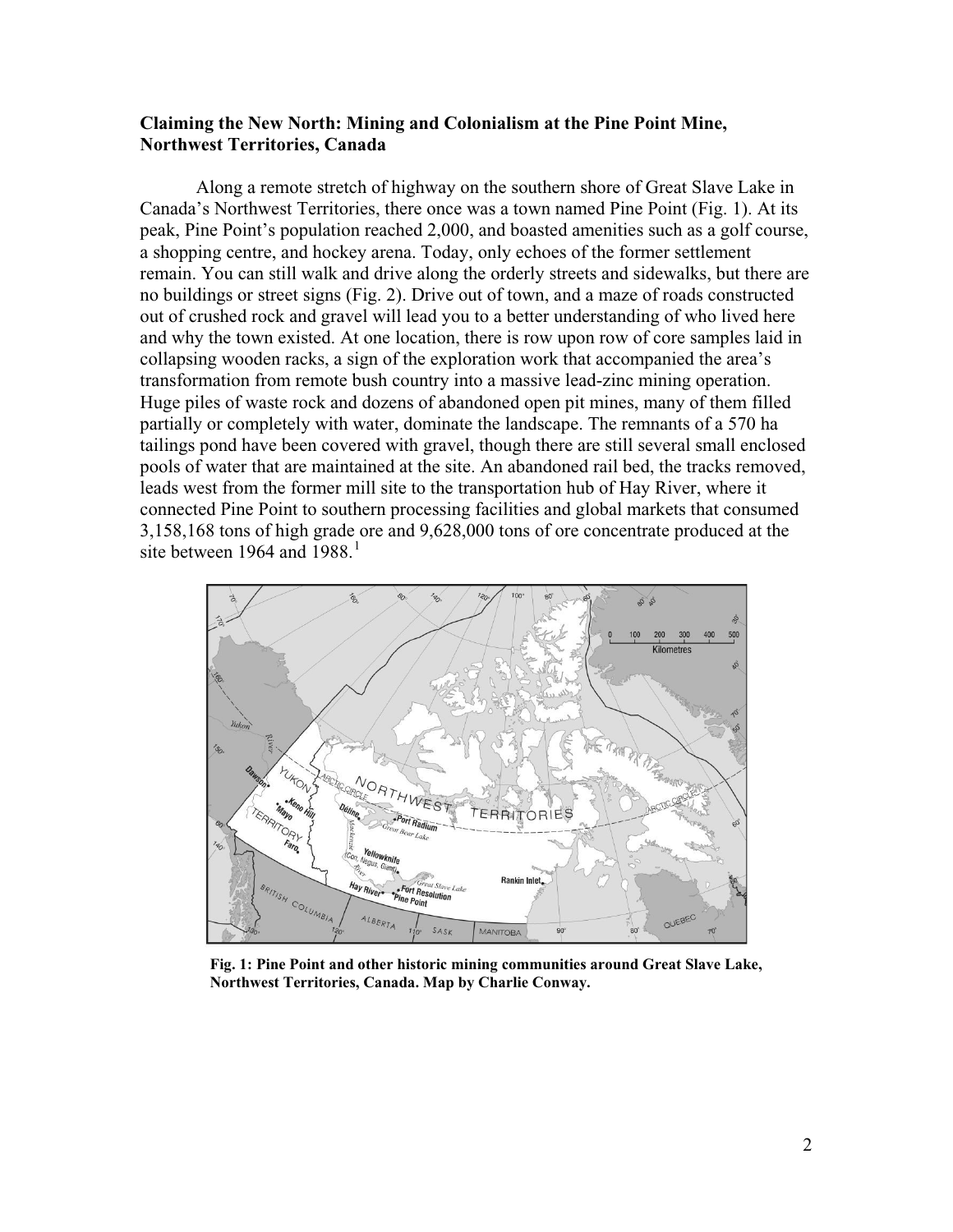

**Fig 2: Abandoned Townsite, Pine Point (Photo, J. Sandlos)**

Geographer Richard Francaviglia has described such dramatically transformed landscapes as mining's "hard places," sites that exhibit the uniquely hardscrabble, but also tenacious relationship to place emblematic of mining communities. [2](#page-19-1) Drawing on Francaviglia's work, a number of recent mining histories have dismissed what their authors deem the "mining imaginary," the common historical narrative suggesting that mining communities and their local environments will inevitably be destroyed and degraded in the wake of a mine closure. This emerging school of thought argues that many mining communities have displayed a surprising economic and cultural resilience in relation to the notorious price cycles that cause sudden downturns and closure in largescale mining ventures. The end of a mine and subsequent withdrawal of large-scale capital enterprises from a community have in some cases offered opportunities for communities to develop alternative economic activities such as mine museums, cooperative business ventures, and ecological restoration initiatives that are locally controlled, community driven, and oriented toward social and environmental goals. Where outsiders may focus on mining's ecological impacts, the individuals living in mining towns often maintain positive associations with the local landscape as a place of creative work that allowed for intimate contact with nature.<sup>[3](#page-19-2)</sup>

The abandoned mining landscape and town at Pine Point reminds us, however, that stories of environmental degradation and community collapse still have a place in the mining history literature.<sup>[4](#page-19-3)</sup> Indeed, the history of mining in Canada's provincial and territorial northlands suggests that the critics of the so-called mining imaginary underestimate the extent to which their model of community resilience applies in all regional contexts. Certainly the narrative of boom, bust and community decline has held up quite well over time in northern Canada. Canada's territorial north in particular is, in contrast to the lower forty-eight United States or United Kingdom, an isolated and sparsely populated region with a majority Aboriginal population in many areas. It has much in common with other remote circumpolar or Third World hinterlands where poor agricultural prospects, low population densities, and relative isolation from large markets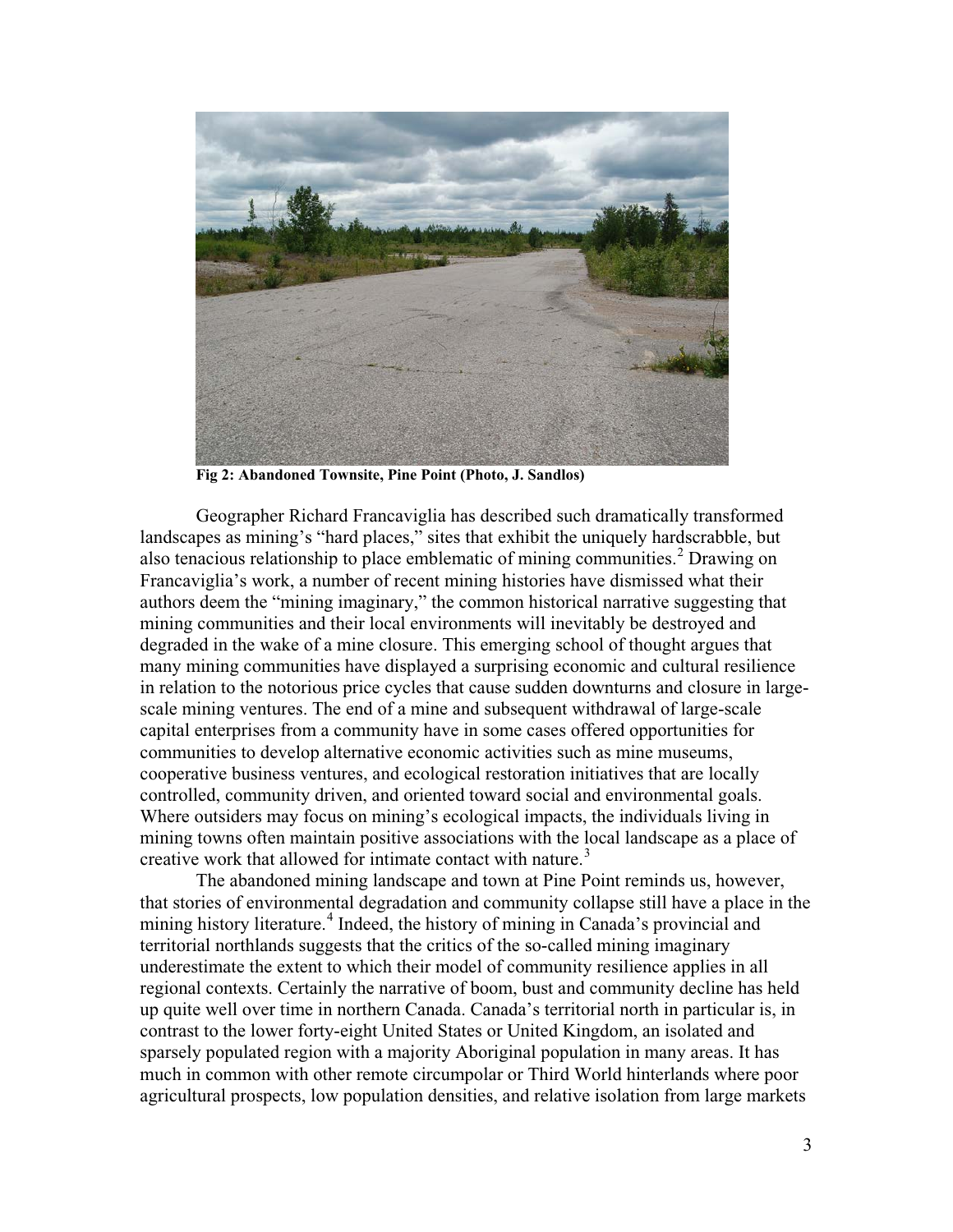restricted industrial economic activity to the narrow exploitation of raw resources, particularly valuable minerals and hydrocarbons. A very few northern mining communities have managed to reinvent themselves and cope with closure: Dawson City, Yukon has become a cultural heritage and mining tourism centre, while Yellowknife, NWT thrives as a mining supply centre and the territorial capital. Nevertheless, the dozens of ghost towns and abandoned mines that dot the landscape across the north represent a stark reminder of the dominant development pattern in the region.<sup>[5](#page-20-0)</sup>

Aside from regional considerations, the intensely local focus of the community resilience literature often fails to recognize how social, economic and ecological change in mining communities is mediated by forces both proximate *and* distant. The historian William Cronon suggests (with reference to Kennecott, Alaska) that the localized nature of mining communities should not distract us from considering "the paths out of town" that shaped them: not only the rail and road links that drew some remote mining regions into more direct contact with the outside world, but also the influence of people, goods, markets, and the state that all worked in concert to produce mining landscapes. While local people play a critical role shaping and reshaping mining places, mining histories must also account for the power of the state and private capital to transform and control social and ecological relations in remote mining operations.<sup>[6](#page-20-1)</sup> As important as it is to consider community agency and resilience, the broader political economy of industrial mining matters, a powerful mediating force the both enables and constrains the survival of mining communities in resource hinterland regions.

The Pine Point lead-zinc mine offers a particularly significant historical example of the state and private capital imposing and shaping an industrial modernization agenda in a largely underdeveloped hinterland region. As the primary architect of post-war social and economic development policy in the territorial north, the Canadian government placed the Pine Point mine at the core of its broader northern development agenda, promoting the mine and its attendant rail link as a means to spark an unprecedented northward extension of southern Canadian capital and industrial activity to northern Canada. By the early twentieth century large corporate interests increasingly controlled base and precious metal mining activity; thus the lead and zinc deposits at Pine Point were unlikely to spark the kind of mass migration, settlement and development associated with the gold rushes of the nineteenth century. Nonetheless, the federal government used the mine as a means to promote internal colonization of its northern regions through planned and controlled industrial resource extraction, extending planning support, infrastructure and generous subsidies so that large private companies could be enticed to invest further in the economic salvation of what was perceived as an underdeveloped region.

Instead of providing the spark for a more diversified and modern northern economy, however, the mine failed to fulfill its promise. In terms of the broader political economy of northern development, the closure of the mine served, for many critics, as an emblematic fulfillment of Canadian economic historian Harold Innis' warnings about the economic dependency and volatility associated with staple resource exploitation in hinterland regions. On a local scale, Aboriginal communities close to the mine, particularly Fort Resolution to the east, derived marginal economic and employment benefits from the mine and experienced severe disruption of their local economies and environments, part of a broader post-war pattern whereby southern development schemes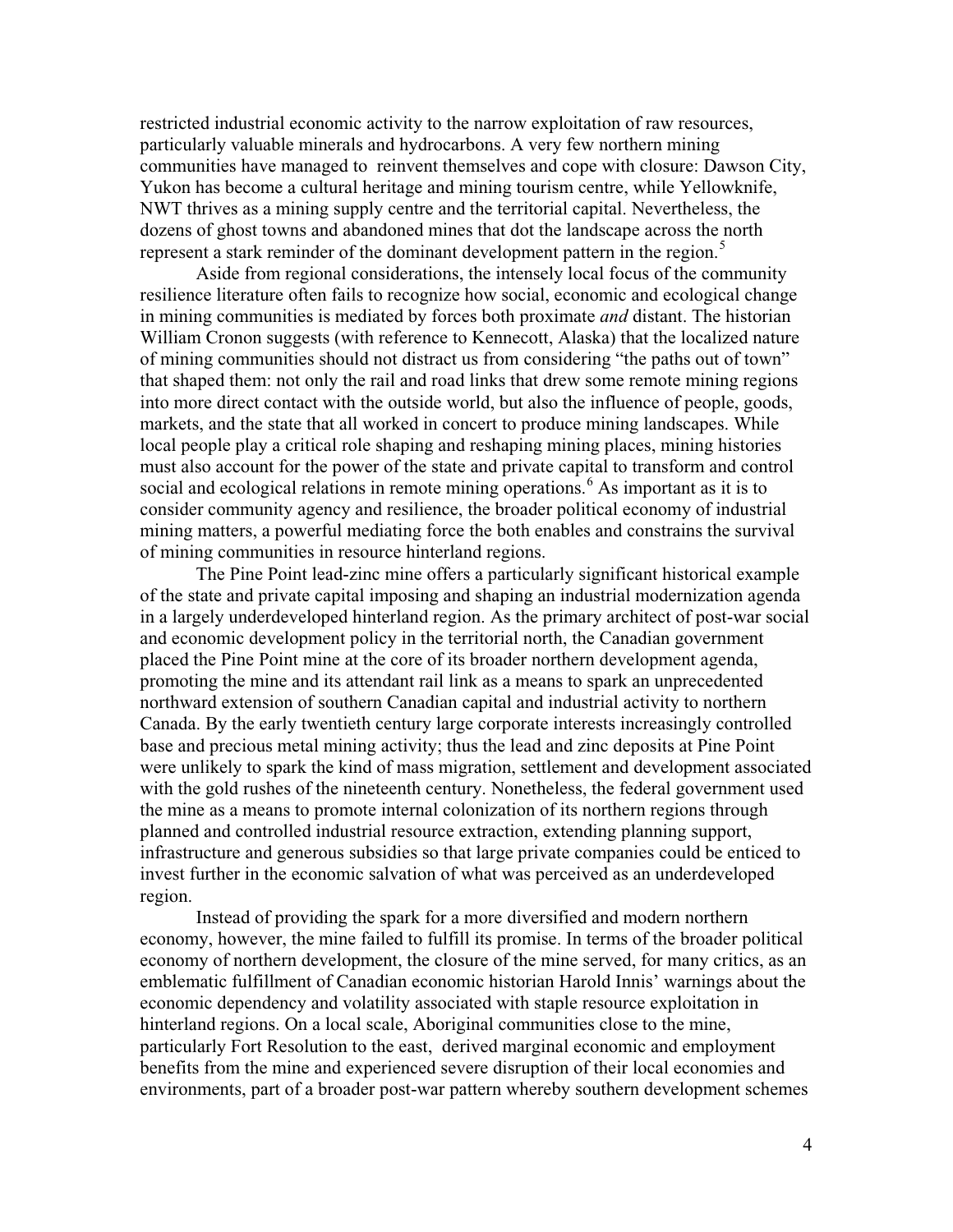produced very few benefits for native northerners. [7](#page-21-0) The case of Pine Point illustrates the convergence of industrial primary commodity production mega-projects and the neocolonial imposition of a modernization agenda on the supposedly backward native hunting and trapping economy of northern Canada.<sup>[8](#page-21-1)</sup> The Pine Point Mine was at the leading edge of a policy regime devoted to the re-territorialization of the northern Canada as the fountainhead of a primary resource supply chain leading south toward global commodity markets.

Our analysis of the environmental and social impacts of the Pine Point mine on local Native communities and northern Canadian landscapes suggest that its history resonates as a First World example of the unjust distribution of harms and benefits associated with the Third World political ecology literature.<sup>[9](#page-21-2)</sup> Indeed, on a global scale, we suggest that the Pine Point story resembles other instances of indigenous conflicts with mining development, a process that Richard Howitt has described in the Australian context as"dispossession, displacement, marginalisation and alienation in the period of rapid change precipitated by minerals-based industrialisation." Whether in Australia, Papua New Guinea, Latin America, or northern Canada, these processes have been underwritten by ideologies of development and modernization, and the material-discursive construction of remote regions as "primary-commodity supply zones."<sup>[10](#page-21-3)</sup> The Pine Point mine was a catalyst for dislocation and dispossession, and its abandoned landscape remains a symbol of the political and economic power of outsiders to shape local environments in ways that serve the needs of national ambitions and global capital rather than those of local people.

### **The Pine Point Mine**

Pine Point was not the first large-scale mining project in the Canadian north. The history of mining in northern Canada properly begins with the Yukon gold rush in 1898, but the first large-scale industrial mines—what we would today call mega-projects—did not appear until the early twentieth century. Prior to World War II, the number of developments remained small, limited to high-value precious metals or strategic minerals in high demand on global markets. Key developments included the Keno Hill silver mine (1913), the Port Radium radium and uranium mine (1932), and three closely related gold mines on the northern shore of Great Slave Lake: Con (1938), and Negus (1939), and Giant (1948, though first staked in 1935).<sup>[11](#page-21-4)</sup> In the 1950s and 1960s, at the height of the post-war economic boom, mining companies proceeded with significant exploration and development activities at such sites as the lead-zinc deposits at Pine Point, lead deposits at Faro in the Yukon (the Cyprus-Anvil Mine), and nickel at Rankin Inlet, NWT. Pine Point was particularly significant, however, because of its emergence as a cornerstone of the federal government's northern modernization agenda.

Although the Pine Point mine commenced production in the mid-1960s, interest in the site stretches back to 1898. In that year, Ed Nagle, an independent fur trader based at Fort Resolution, staked the first eight claims in the area with the assistance of prospectors stranded while passing through the Great Slave Lake region on their way to the Klondike gold fields in the Yukon. The mineralization of the area was known to Nagle through interactions with local Aboriginal people, who used the galena deposits for making lead shot. Nagle's claims attracted the attention of Geological Survey of Canada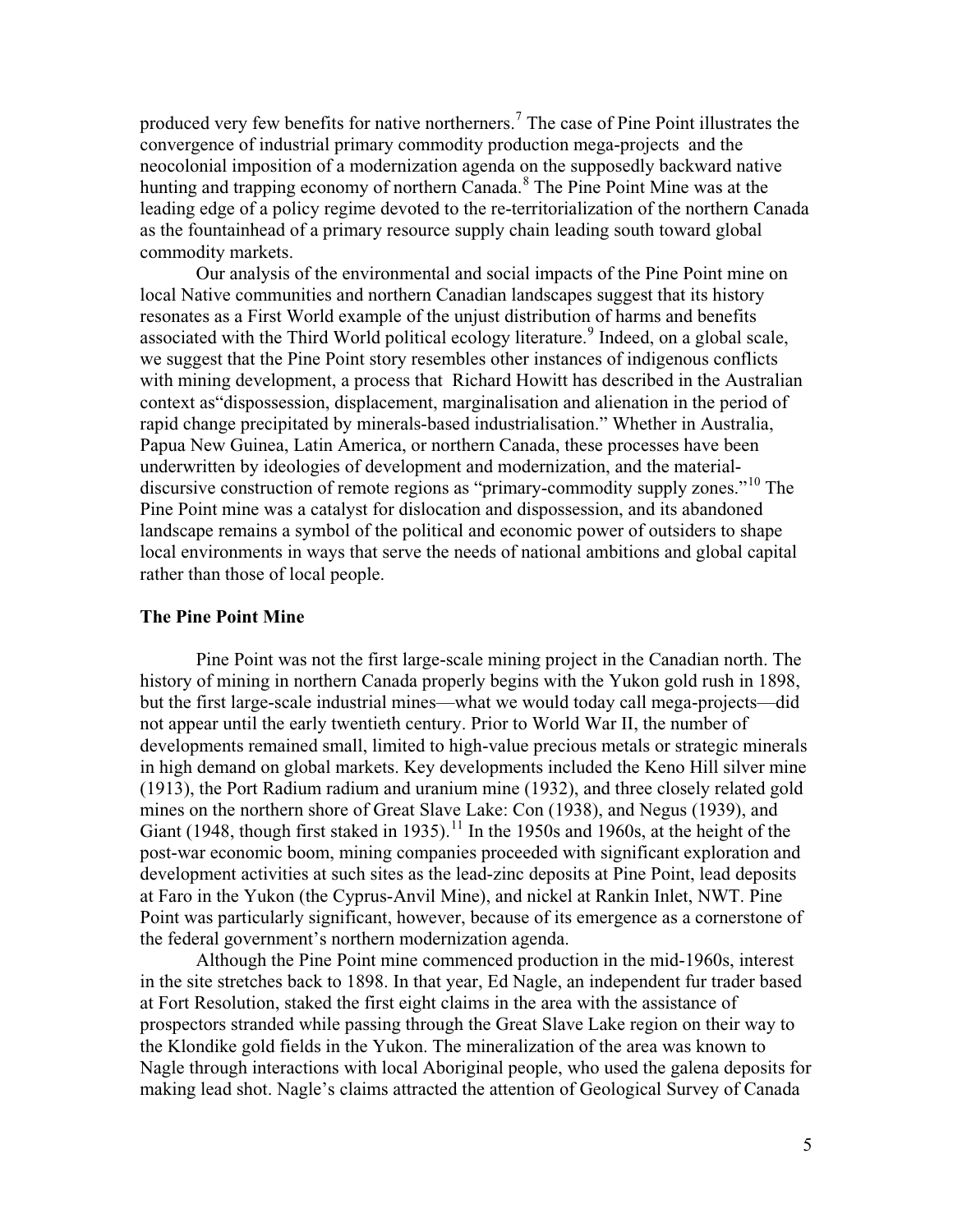geologists Robert Bell and J. Macintosh Bell, who surveyed the area in 1899 and reported on its lead, zinc and silver deposits. Without valuable gold, however, the Pine Point claims were allowed to lapse, and it was not until the mid-1920s that sustained corporate interest in the site materialized.<sup>[12](#page-22-0)</sup>

The Oblate missionary and historian Rene Fumoleau has documented how these early mineral exploration activities directly stimulated federal government efforts to secure treaties with local indigenous people (referred to today in Canada as First Nations). The Aboriginal population of the southern Great Slave Lake area is Denesuline (Chipewyan) and Slavey, subgroups of the larger Athapaskan-speaking Dene Nation, which is distributed throughout the vast Mackenzie Basin region. In spite of centuries of contact and interaction with European fur traders, missionaries and civil authorities, before the 1890s, there were no agreements ceding land or resources to non-Native people in the north, as the land itself was considered useless for non-Native settlement. The Canadian government originally initiated negotiations for Treaty 8 in 1898 to secure land for settlers and miners in the Athabasca Region to the south, but extended negotiations to Great Slave Lake in 1899 at the insistence of Minister of Interior Clifford Sifton, who instructed NWT Indian Commissioner David Laird: "In view of the reported mining development in the Great Slave Lake Region it is important that a treaty should be extended to embrace that country if at all possible."<sup>[13](#page-22-1)</sup> Signed at Lesser Slave Lake and Fort Resolution in 1899, the treaty aimed (from the government's perspective) to extinguish Native land title and reserve resource rights, including mineral rights, to the Crown, in exchange for guaranteed access to traditional game resources for hunting, fishing and trapping, as well as annuity payments. By contrast, Aboriginal signatories believed they had agreed not to the wholesale transfer of ownership, but rather to shared access to land and resources, with basic protections for Aboriginal lifeways and benefits such as health care and education.<sup>[14](#page-22-2)</sup>

Treaty-making and early mineral exploration laid the groundwork for the largescale landscape changes to follow. In the 1920s, Ed Nagle's son, Ted, travelled to the region on behalf of the Consolidated Mining and Smelting Company with a six-member exploration team.<sup>[15](#page-22-3)</sup> As the major corporate actor in the Pine Point development, CM&S, a subsidiary of the Canadian Pacific Railway (CPR) and one of Canada's emerging mining giants, played a central yet at times contradictory role in the project. CM&S, later known as Cominco, was founded in 1906, an amalgamation of several mines, mills and companies in the Kootenay mining district of British Columbia, centered around the rich Sullivan Mine and Trail lead-zinc smelter. The company was dominated by the CPR and its central Canadian directorship, which sought to provide traffic for the transcontinental railway's Crow's Nest Pass line. As Jeremy Mouat has shown, CM&S's rise to prominence in the B.C. mining sector mirrored international industry trends towards metropolitan capital, heavy investments in technology for the refining of low-grade ore deposits (and the resultant changing labour arrangements), and the development of integrated mining, mineral processing, and transportation systems.<sup>[16](#page-22-4)</sup> Highly capitalized mining corporations—whether American giants like Kaiser Steel, the American Smelting and Refining Company (ASARCO), and the Kennecott/Utah copper company; British firms such as Rio Tinto; or the emerging Canadian conglomerate Noranda Inc.—created large-scale operations that integrated several separate, even far-flung ore deposits and milling operations with central smelters, while diversifying into different minerals or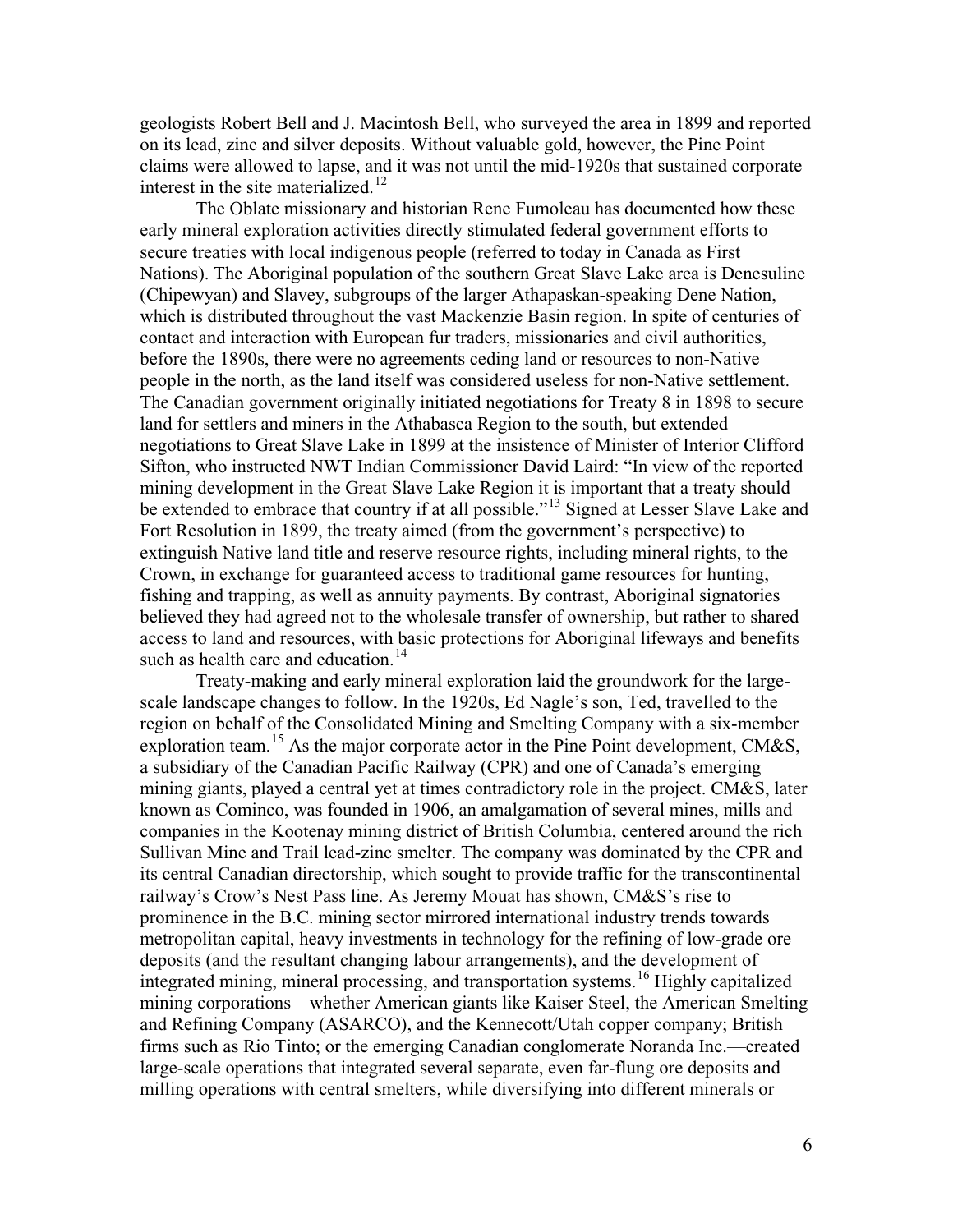other subsidiary concerns. CM&S branched out from its main base in lead-zinc to include gold, coal, copper and other mineral properties, and developed sidelines in gypsum and fertilizer production at the Trail smelter. As Tim LeCain argues, the domination of mining by large, integrated corporations emerged in tandem with a mining system of "mass destruction" involving the increasingly mechanized exploitation of low-grade ore deposits in open pits, often with devastating environment consequences at mine, mill and smelter sites.<sup>[17](#page-23-0)</sup> The history of environmental damage and international conflict over sulphur emissions at CM&S's Trail lead-zinc smelting complex exemplified the often-dismissive attitude of powerful North American mining corporations to local interests.<sup>[18](#page-23-1)</sup>

After the initial scramble to establish and consolidate its Pine Point claims in the 1920s, CM&S used its considerable influence with the federal government to limit competition for lead-zinc deposits, allowing the company (through a joint-venture subsidiary, the Northern Lead-Zinc Company) to develop the site at its preferred pace. In 1931, a federal Cabinet order withdrew from staking a 98.5 square mile area around the original CM&S claims; subsequent Mines and Resources Department documents noted that "these reservations were not in favour of anyone, although it was pretty generally known departmentally at whose insistence they were made."<sup>[19](#page-23-2)</sup> These reserved areas were cancelled in 1934, when the onset of the Depression and the attention drawn to radium and gold developments further north in the NWT (including CM&S's own Con and Negus gold properties at Yellowknife Bay) halted virtually all development work at Pine Point. After the Second World War, the company resumed efforts to delineate and prove up the extensive ore body, as it became concerned over the potential exhaustion of its B.C. mines. To secure its position, in 1948 Cominco lobbied the federal government for the creation of a 500 square-mile concession granting the company exclusive rights to prospect for and stake lead and zinc deposits for a period of three years. A concession of such unprecedented size was justified by the company and federal mines officials by the nature of the ore body (consisting of extensive, low-grade deposits) and the early recognition of the potential for a mega-project scale enterprise requiring capital-intensive transportation, power and other infrastructure developments. CM&S and its partner Ventures Ltd. convinced federal officials that granting more or less exclusive corporate control over the region furthered the goals of "orderly development," an increase in national revenues, and "the provision of employment for local inhabitants and the general increase of employment opportunities in the country."[20](#page-23-3) Neither government officials nor CM&S made any attempt to consult with First Nations in Fort Resolution or Hay River to the west despite the fact the concession essentially alienated of a large body of land within traditional use areas and within the boundaries of the Treaty 8 territory.

In the 1950s, corporate interests, national development priorities and the international Cold War political economy converged at Pine Point. The CM&S desire to ensure a steady, long-term supply of feedstock for the Trail smelter was reinforced by the general optimism about base-metal markets. Post-war economic recovery and expansion, the lifting of wartime price ceilings, and the emergence of strategic Cold War demands for industrial minerals heralded a bright future for the Canadian mining industry. In particular, growing American domestic consumption was augmented by national security concerns, articulated in the 1952 *Resources for Freedom*, or Paley Report, to secure adequate long-term supplies and stockpiles of "strategic" industrial minerals. Canadian politicians and bureaucrats, eager to promote an agenda of hinterland economic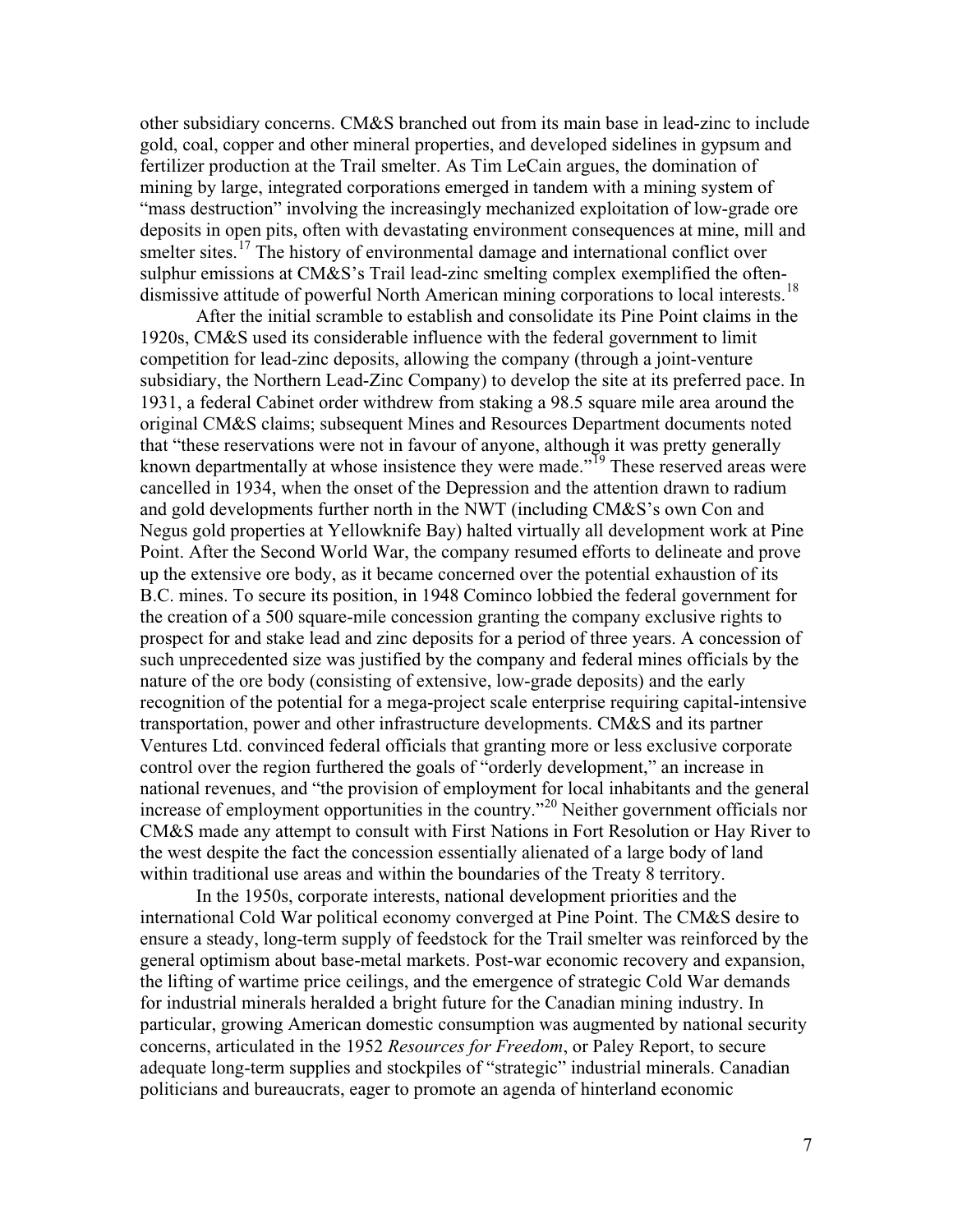expansion, explicitly linked mineral policy and related developments to American resource demands.<sup>[21](#page-24-0)</sup> CM&S, for its part, bolstered its case for government infrastructure support with reference to these positive long-term market conditions, as well as forecasts of ore production from Pine Point lasting up to 50 years.[22](#page-24-1) This confidence in mineral-led development was reflected in federal reports that directly linked the mines at Pine Point and Yellowknife to "the long-range development of the whole of Canada's new North," and pledged assistance for the construction of hydroelectric dams, transmission lines, roads, harbours, airstrips and rail links to support large-scale mine and mill projects.<sup>[23](#page-24-2)</sup> This northern development strategy promoted an increasingly interventionist role for the Canadian government in northern society and economy. In 1953, the federal government established a new Department of Northern Affairs and National Resources with an explicit mandate to further economic and political development in the Yukon and Northwest Territories. Mark Dickerson and Shelagh Grant have described this extension of federal government activities and interest in the north as the effective beginning of colonialism in the region. $^{24}$  $^{24}$  $^{24}$ 

In the case of Pine Point, Deputy Minister of Northern Affairs and Commissioner of the Northwest Territories, R. Gordon Robertson, began in the mid-1950s to promote the idea among senior government and CM&S officials that a railroad to the lead-zinc deposits on Great Slave Lake might serve as a catalyst for further economic development in the Mackenzie Region.<sup>[25](#page-24-4)</sup> In his 1955 brief on northern development to the Royal Commission on Canada's Economic Prospects, Robertson extended this argument, suggesting that a railway to the Pine Point area was critical to the national economy, concluding with the suggestion that the mine and the railroad would provide a gateway for the greater national purpose of northward industrial expansion:

A railway to Great Slave Lake will not be just another railway. It is not a railway to a lake, or to open a mine or to serve a community. A railway to Great Slave Lake will be one of the great development railroads of the country. It will not bring population to the Northwest Territories to the same extent that the western railroads brought it to the prairies, but it may well bring in the years ahead a comparable increase in the wealth of Canada. This railway is quite different from most of the branch lines constructed in recent years which were destined to serve one mine, or a group of mines; its purpose is to open up a whole new region. The fact that there happens to be a potential mine of great value at its northern terminus is a piece of great good fortune, for it will enable this railroad to be built without the long wait for reasonable returns which so often has been the lot of a pioneer railroad.<sup>[26](#page-24-5)</sup>

The proposed Great Slave Lake Railroad was to be a catalyst for modernization in the north, according to Robertson, a spur not just to a chain of mines but also to the federal government's colonial ambitions in the region.

The linkage of a railroad and the mine to a much broader program of northward economic expansion became, in fact, an article of faith in the public realm and throughout the highest levels of government by the 1950s. In 1957, Prime Minister St. Laurent reiterated his government's support for a rail link to Great Slave Lake in a speech delivered in the northern gateway city of Edmonton, declaring that "young Canada, in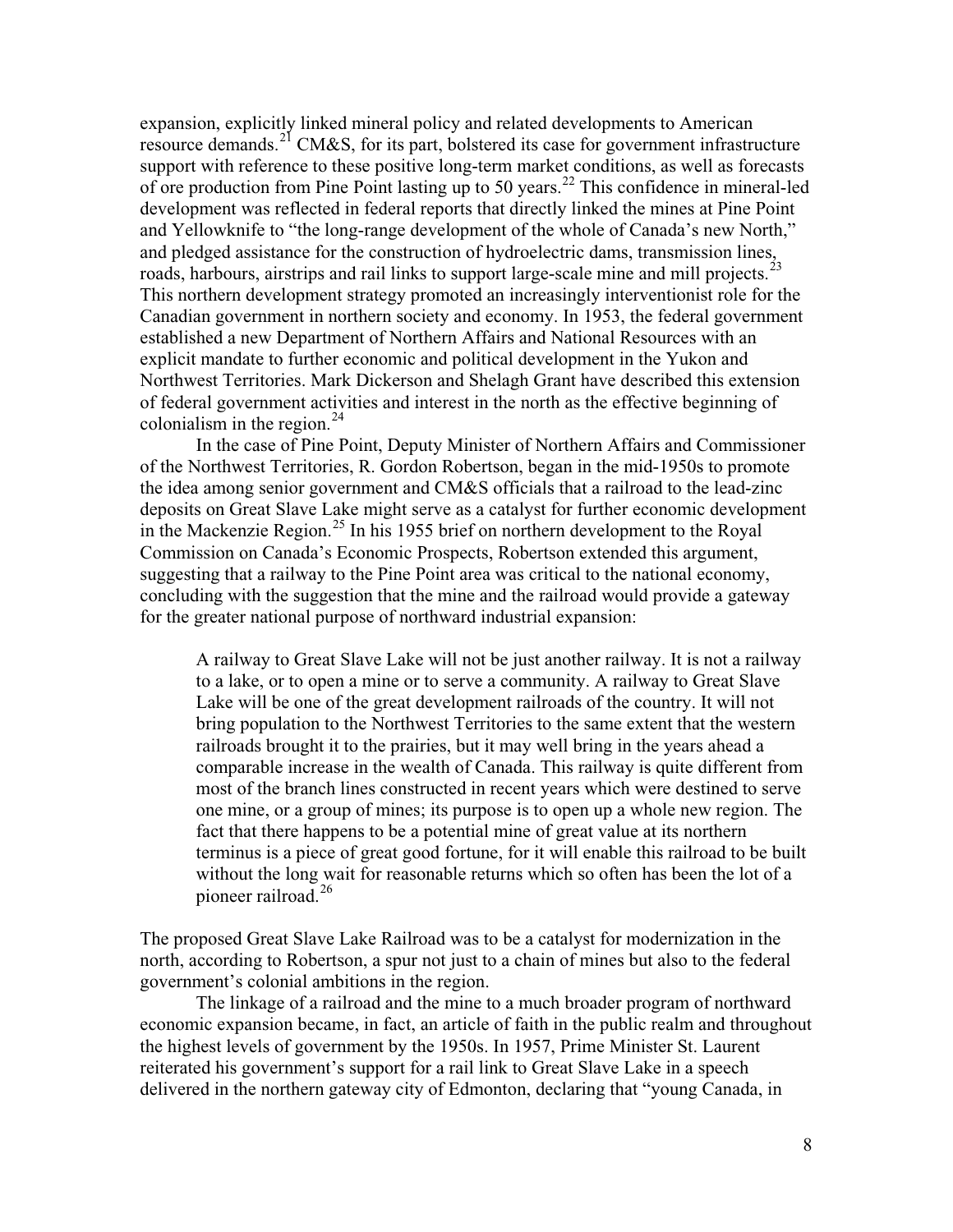search of new frontiers, is looking eagerly to the North. And while there are still all sorts of new worlds to conquer within the four corners of Canada, the North is beckoning us."<sup>[27](#page-25-0)</sup> Such boosterism transcended party politics. In 1955 Robertson claimed that the grand task of northern development enjoyed the support of every political party in the country.[28](#page-25-1) Indeed, the election of 1957 that brought the Progressive Conservatives to power only added further impetus to the Liberals' development policy, as the new Prime Minister John Diefenbaker sought to fulfill what he termed a "northern vision" of economic development that had featured prominently in the party's platform.<sup>[29](#page-25-2)</sup> Newspaper reports on the proposed railroad and mine echoed the unrestrained political enthusiasm for a northward turn in Canada's development policies, a measure of the overwhelming consensus that the construction of a railway and the Pine Point mine was the key to unlocking the resources of northern Canada.<sup>[30](#page-25-3)</sup>

Despite such broad consensus, the Canadian government did go to great lengths to assess whether the railway and mine would be economically viable. Senior bureaucrats produced data suggesting, for the most part, that shipping ore via railway would be cheaper than via an extended and upgraded Mackenzie Highway, as long as roughly 250,000 tons of outbound freight were shipped out each year.<sup>[31](#page-25-4)</sup> They also insisted that, even if the federal government bore all of the estimated \$50,000,000 capital expenditure on the railway as a means to make such a remote line feasible, over time it would cost the Canadian taxpayer nothing. Robertson emphasized this point in his brief to the Gordon Commission in 1955, where he invoked the relatively new concept of Gross National Product (GNP) to argue that the overall mine project would contribute \$25 million in total economic growth in Canada, while taxes and royalties projected at \$3.5 million annually would far exceed the \$2,138,000 annual cost of amortizing the proposed federal railway subsidy.<sup>[32](#page-25-5)</sup> Government officials also studied intensively the relative merits of two proposed routes through northern Alberta, generally favouring the eastern route because the existing timber operations in Wood Buffalo National Park and the proximity to potential (though as yet unidentified) mineral deposits in the region presented greater opportunities for stimulating a broader program of northern development than agricultural operations in the Peace River region. A Royal Commission appointed in 1959 nevertheless narrowly selected a western route originating at Grimshaw, Alberta.<sup>[33](#page-25-6)</sup> Even if this was not the preferred plan amongst Northern Affairs officials, the Canadian government provided \$99,547,345.20 in subsidies to the railroad, the highway to Pine Point and the construction of a hydroelectric dam on the Taltson River to provide power for the project.<sup>[34](#page-25-7)</sup>

Direct government support for the Pine Point project extended to the planning and development of a mining community near the mine. The new town of Pine Point was not to become a chaotic Wild West boomtown; nor would it be narrowly conceived as a company town. Instead, the government promoted the creation of a modern and carefully planned community to service the mine. Federal officials devoted considerable attention to site planning and questions of administration, since Pine Point was to serve as a model of orderly development and contemporary resource-town planning principles in the north.<sup>[35](#page-25-8)</sup> In early 1952, the Department of Natural Resources struck a planning committee that included senior resources and development officials, a planner from the Central Mortgage and Housing Corporation, Mines and Technical Surveys staff, and other government department (and occasionally company) representatives. Initial uncertainty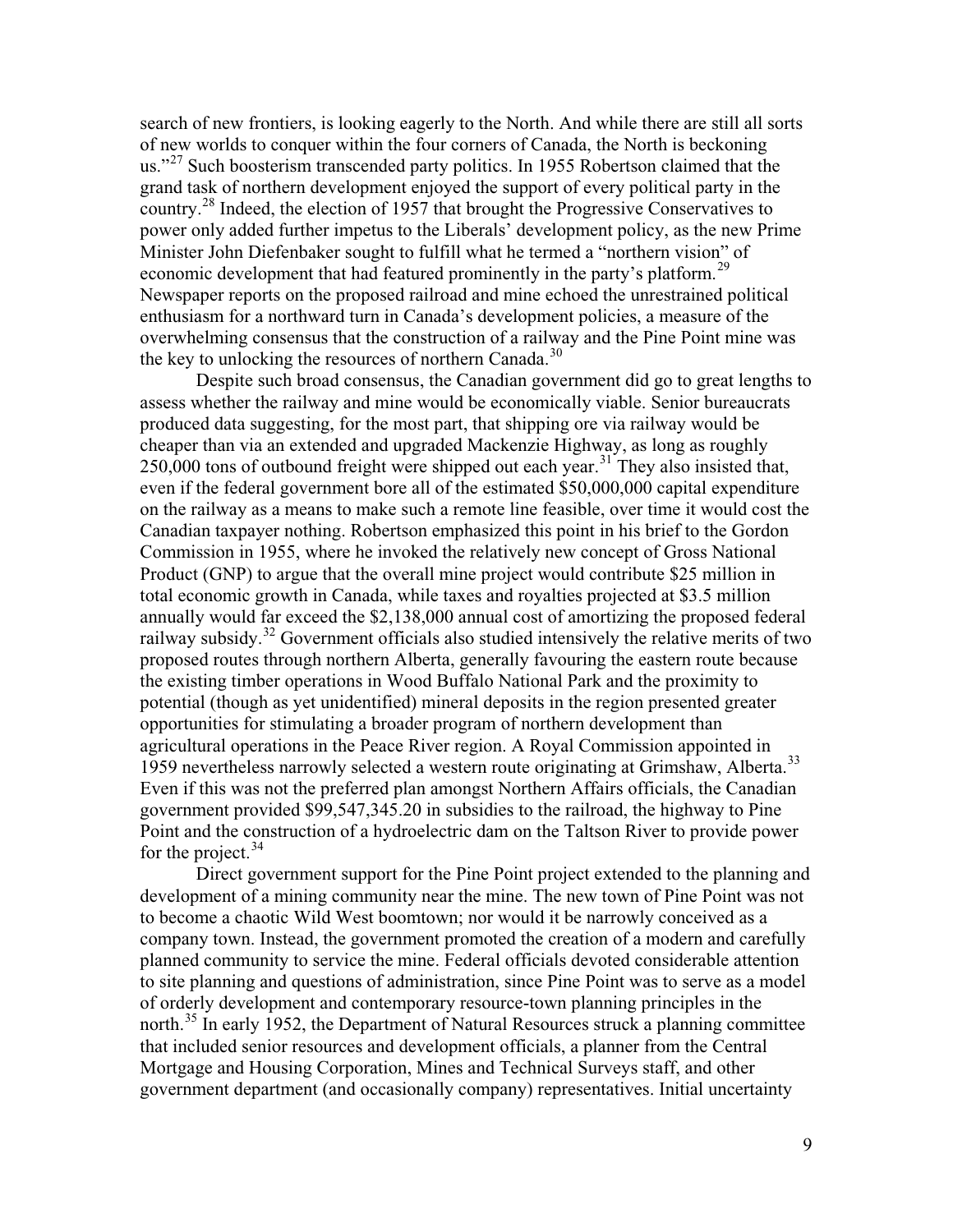around the scope of the mine development led to caution among some, including the company itself, about the requirements for what would be "a mining town at best." Early surveys and plans for a townsite, created in consultation with CM&S, sought to accommodate 1200 to 2500 residents in a fairly simple townsite located near the proposed mine and mill, although some estimates of the town's ultimate population ran much higher.<sup>[36](#page-25-9)</sup> Yet town planning had stalled by 1953, as the company began to explore the use of open-pit mining methods at the site, which would entail a much smaller projected labour force producing a much smaller overall tonnage than previously forecast. This change in plans, in combination with declining lead and zinc prices and uncertainty about the construction of a railway, meant town planning virtually halted, and did not resume until early 1958.

When CM&S relaunched plans to open the mine by the early 1960s, both the government and the company maintained their determination that Pine Point should not be a company town, but acknowledged that CM&S would play a large role in its design, construction and, at least initially, administration. With the Northern Administration Branch taking the lead, the 1953 plan was reviewed and revised to bring it in line with contemporary trends in resource-town planning, including new approaches to site preparation, street layout and zoning that aimed to replicate modern, "new town" planning principles. Notably, implementation and oversight of the town plan was turned over to the territorial government (GNWT), a creation of the federal government whose autonomy and role in local administration had nevertheless increased rapidly since the early 1950s. Although some Northern Affairs officials expressed concern about the GNWT's capacity to undertake the development, the Territorial Government's administration of Pine Point and the oversight of construction (largely undertaken by CM&S on contract) was supported by a \$500,000 loan from the federal government, to be repaid from sales of town lots and assessments for services.<sup>[37](#page-25-10)</sup>

In spite of such large public subsidies and capital outlays, officials within the Department of Northern Affairs largely failed to construct airtight economic arguments for the extension of town, transportation and hydroelectric infrastructure to Pine Point. Roy Crump, President of the Canadian Pacific Railroad and one of the government's key potential partners on the project, was openly critical of the business case the government had constructed to support the railroad. He mused publicly to the Yellowknife Board of Trade in September 1955 that a railroad to Pine Point was unlikely to be a paying proposition.[38](#page-25-11) One month later, Crump met with Robertson's and Lesage in Ottawa, where he suggested that the projections of a revenue neutral railroad in the Gordon Commission brief was simply unrealistic.<sup>[39](#page-25-12)</sup> Crump may have been positioning his company for a large subsidy on the Pine Point project (certainly government officials thought this was the case), but Robertson's notion that the railroad would cost the Canadian public nothing over its lifespan rested on several questionable assumptions: that the Pine Point mine or another successive mining operation would ship ore for fifty years (a projection that was very much a product of bureaucratic enthusiasm rather than a production guarantee from Cominco), that interest rates would remain at 3.5 percent or lower, and that southbound traffic would amount to a minimum of 450 tons of ore concentrate per day.[40](#page-25-13) While it is all too easy to criticize such numbers with the benefit of hindsight, it is difficult to believe that federal bureaucrats were unaware that the business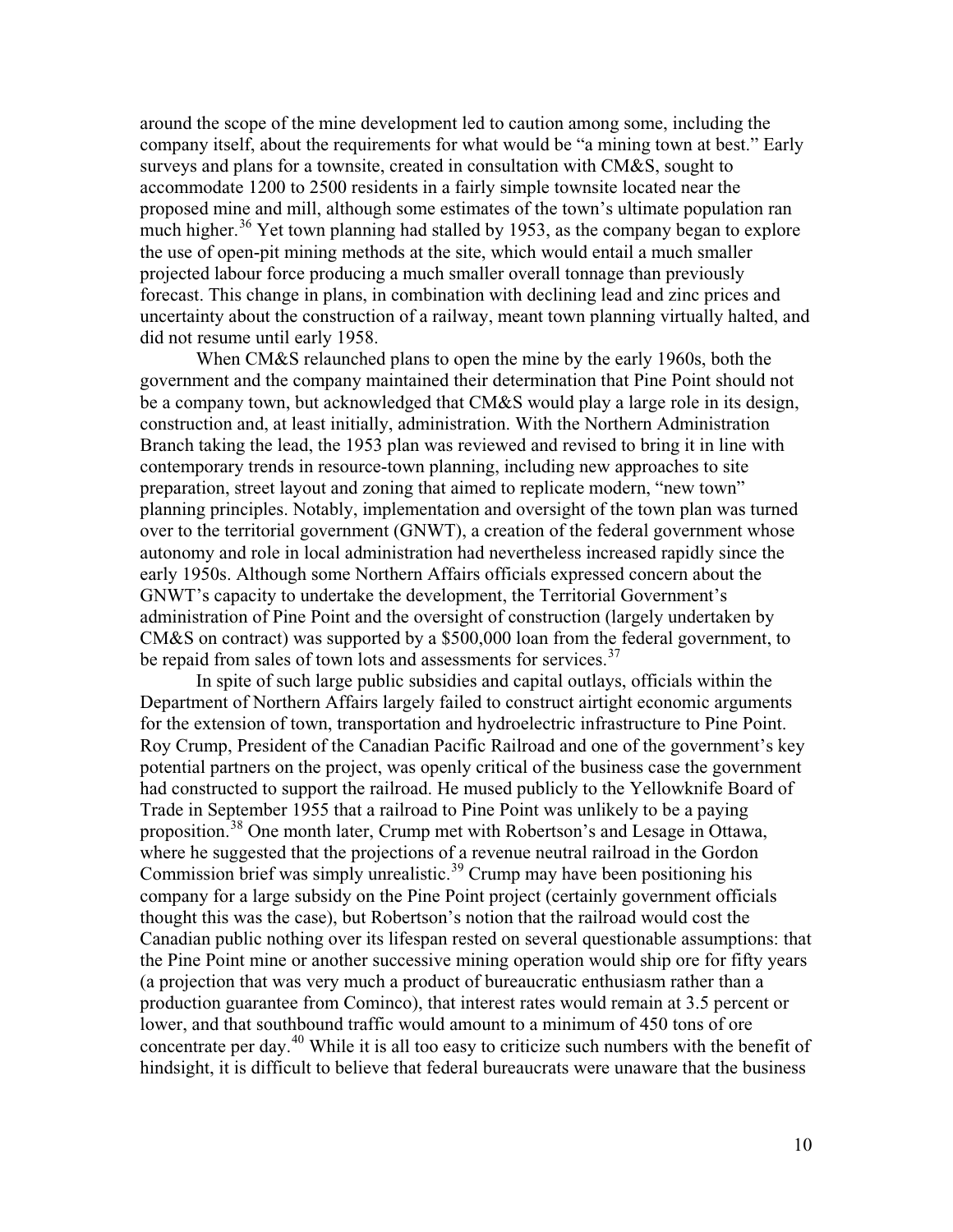case for the mine and the railroad rested on inherently variable and unpredictable production figures and market conditions.

Nor did the government's crystal ball projections of future mine developments rest upon firm evidence that the railroad would generate significant mineral development beyond the Pine Point ore body. John McMynn, the Manager at Con Mine, suggested in 1954 there were simply not enough proven high quality mineral deposits to produce an immediate mineral rush in the wake of the railroad extension.<sup>[41](#page-25-14)</sup> In 1960 Justice M.E. Manning, Chair of the Royal Commission on the railway route, claimed that geologists were more enthusiastic about mineral prospects further to the north of Great Slave Lake rather than along the south shore.<sup>[42](#page-25-3)</sup> Even within the federal bureaucracy, P.A. Koller of the Northern Affairs' Economic Division, argued that there was "no chance" of lithium production proceeding on Great Slave Lake because there was no market for the metal.<sup>[43](#page-25-15)</sup> The government's stubborn insistence on investing in the railroad and mine project despite considerable doubt about market conditions and mineral prospects on a regional scale suggests that the Pine Point line and its attendant mine were both literal *and*  figurative extensions into unknown territory.

Faced with criticism, the government's Pine Point boosters tended to fall back on the more abstract elements of the northern development agenda. Robertson responded to Crump's skepticism, for example, by reminding him that there was "good ground for optimism" about the mineral potential of the region, and that rising demand for these metals in the coming years required planning for exploitation now. Robertson further emphasized the national importance of the project, casting it as an extension of nationbuilding efforts in the past: "it would have been equally difficult in 1880 to have shown where all the freight would come from to justify the C.P.R."<sup>[44](#page-25-16)</sup> C.H. Herbert, Chief of the Economic Division within the Department of Northern Affairs, countered the lingering doubts about freight potential and the mineral prospects of the region in similarly boosterish terms: "we would be completely lacking in faith in the future of the Mackenzie District if we did not feel that a sufficient number of mines would come into production to make the railway useful for at least fifty years."<sup>[45](#page-25-17)</sup> He suggested "it would be most unwise to fail to develop the potential resources of the Mackenzie Basin and of the Northwest Territories in general," because "these resources will be needed *sometime*."[46](#page-25-18) For the promoters of the mine and railroad within the federal bureaucracy, the government had an obligation to subsidize private industry so long as the attendant development activity would open up new regions of the north, the fruits of which would, in part, flow south to benefit a national economy that had drifted into recession by 1957.

Despite the government's heavy emphasis on the themes of national and northern development, federal bureaucrats also took great pains to demonstrate the benefits of mine and railroad development for Native people in the Mackenzie region. Indeed, federal bureaucrats and politicians sold the railroad and the mine as a two-pronged antidote to what they perceived as a dire economic crisis facing northern Native communities. As with previous arguments, it was Robertson's brief to the Gordon Commission that laid out the basis for promoting the mine as a boon for local people. According to the Deputy Minister, the hunting and trapping economy on which most Natives depended had largely collapsed due to game shortages (particularly a decline in the barren-ground caribou herds) and sharp decreases in fur prices. The solution, he argued, was to develop alternative employment opportunities so that Dene might remain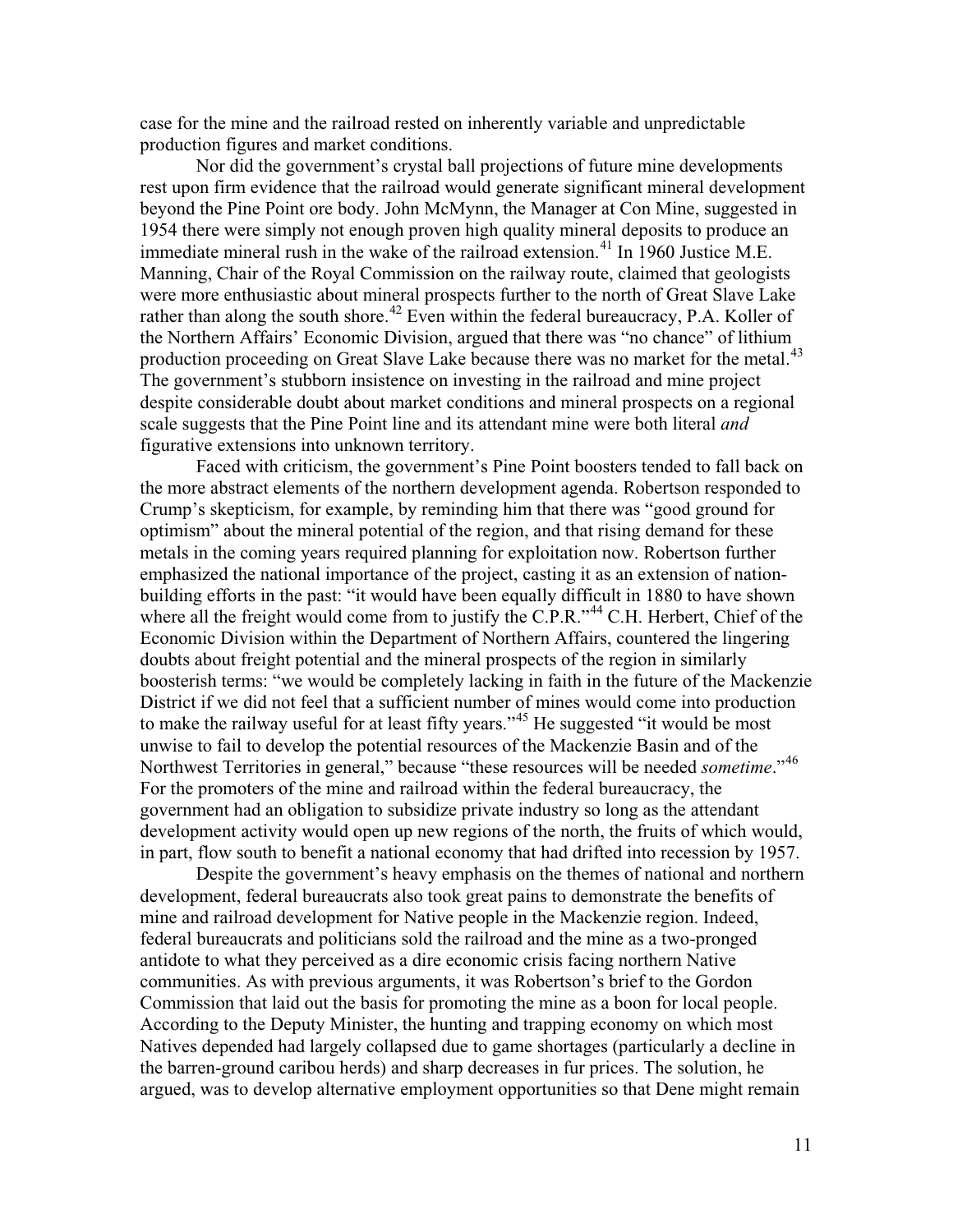self-sufficient as they exploited the untapped resource riches of the Mackenzie Valley. The old economy that had dominated the north for three centuries was coming to an end, according to Robertson, and a rapid industrial revolution was the only possible solution to the problem. $47$ 

Given the general push toward northern development, it is perhaps no surprise that the federal government began to promote the Pine Point railway and mine as the economic salvation for the Dene of the Mackenzie Valley. At a February 1956 meeting of the interdepartmental Advisory Committee on Northern Development (ACND), Robertson stated that the Northern Affairs Minister preferred to reject a Northwest Territories Council request for fur price supports, and instead recommended the rapid construction of the railroad to Great Slave Lake because the "main hope for increased economic activity lay in the development of mineral resources."<sup>[48](#page-25-20)</sup> To shore up the government's position, Robertson further warned in a departmental memorandum that increased relief payments would make it difficult to entice Natives into any kind of wage employment.<sup>[49](#page-25-5)</sup> Ultimately, the federal government had chosen to reject subsidies for the anachronistic fur trade in favour of very similar forms of government support for a mineral industry that signaled the dawn of a new north.

### **The Local Realities of National Development**

The government's prediction of major employment opportunities at Pine Point for local Aboriginal people from Fort Resolution or Hay River proved to be more rhetoric than reality. Very few Native and Métis (mixed ancestry) people found employment during the intensive construction phase of the mine in the mid-1960s, though the company hired 27 men from Fort Resolution in January1964 to clear right of ways for roads and transmission lines.<sup>[50](#page-25-6)</sup> During the operational period of the mine, Native employment peaked at 17.1 per cent of the total mine workforce in 1970, but declined to between seven and nine per cent in the late 1970s (see Table 1). Cominco Vice-President R.P. Douglas claimed in 1975 the company tended to err on the side caution when compiling Native employment data, placing, for instance, Métis of uncertain ancestry under the general northern category.<sup>[51](#page-25-21)</sup> In contrast, Janet Macpherson's research from the mid 1970s noted local resentment in Fort Resolution toward Cominco's practice of including non-local Native labour in employment statistics, or double counting individuals hired multiple times in the same year, when trumpeting the local employment benefits associated with the mine.<sup>[52](#page-25-22)</sup> Certainly from 1973-76 Native people from outside the region did claim 24 jobs at the mine compared to 78 northern Natives, while in 1978 nearly half the Native labour force (25 of 52 workers) was from south of the sixtieth parallel. Thus, the participation of local Dene from nearby communities such as Hay River and Fort Resolution may have been quite small at any given time. Testimony at the Mackenzie Valley Pipeline inquiry in 1975 suggested most Native workers were from the prairie provinces; only five or six Fort Resolution Natives had obtained steady work at the mines despite promises of extensive employment opportunities made at a community meeting held in 1960.<sup>[53](#page-25-23)</sup> For most local Native people, jobs tended to be short term due to high dismissal rates or employees leaving of their own accord. Between 1963 and 1977, the company authorized 125 hires of 92 Fort Resolution residents, but only ten of these workers lasted more than one year. In 1976 alone, Cominco hired 30 Fort Resolution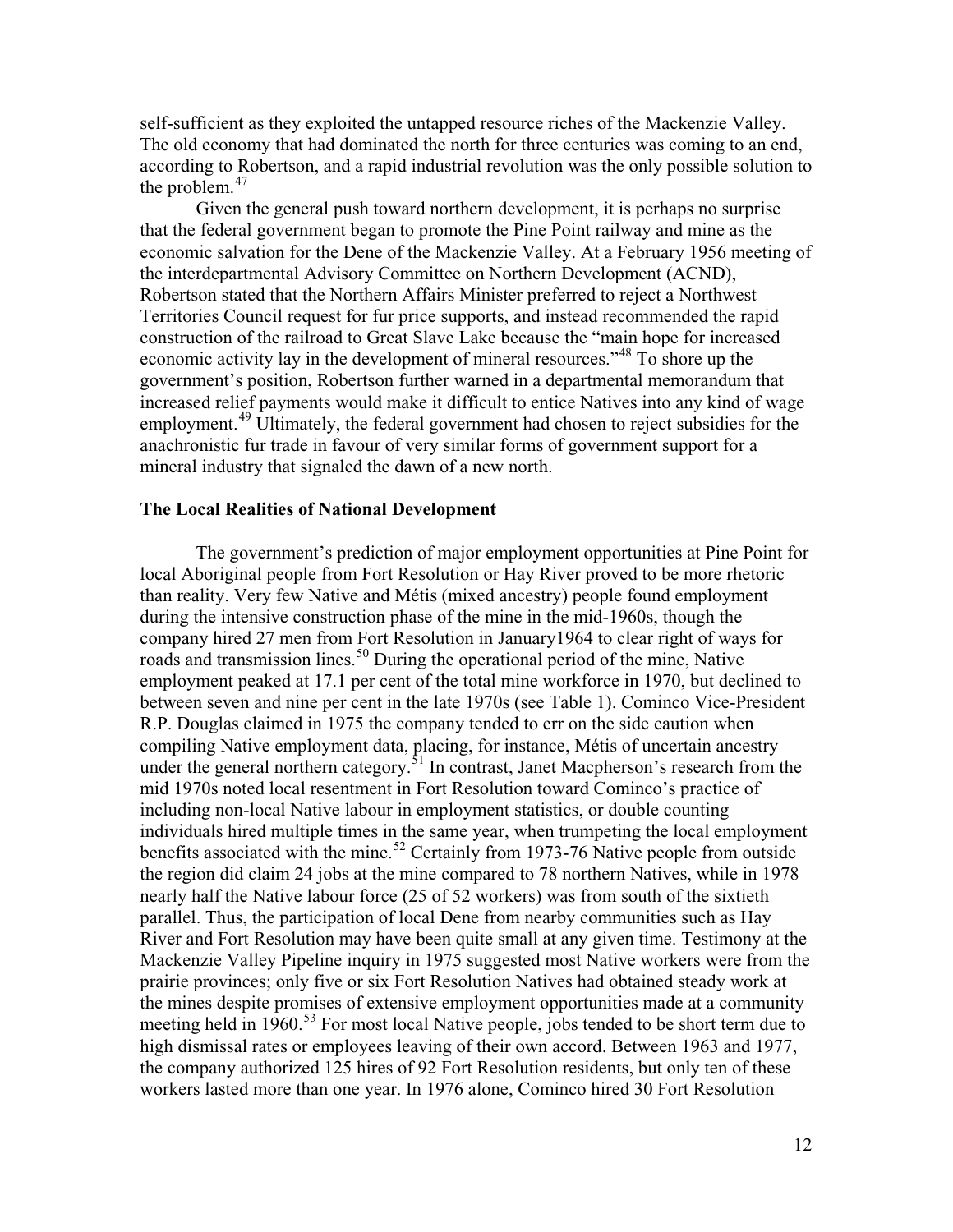Natives to work at the mine, but only nine remained on the payroll by Christmas.<sup>[54](#page-25-24)</sup> This pattern was repeated across the Yukon and Northwest Territories: Native employment rates hovered at close to five per cent across the territorial north through the late 1970s and federal and territorial bureaucrats began to admit in several reports that a mining-led development strategy had largely failed to provide significant local economic benefits for Native northerners. $\frac{5}{5}$ 

| Year | <b>Native Labour Force</b> | <b>Total Labour Force</b> | Native Labour Force (%) |
|------|----------------------------|---------------------------|-------------------------|
| 1967 | 10                         | 220                       | 4.6                     |
| 1968 | 34                         | 276                       | 12.4                    |
| 1969 | 57                         | 398                       | 14.7                    |
| 1970 | 70                         | 410                       | 17.1                    |
| 1971 | 21                         | <b>NA</b>                 | <b>NA</b>               |
| 1973 | 39                         | 535                       | 7.3                     |
| 1975 | 46                         | 637                       | 7.2                     |
| 1976 | <b>NA</b>                  | NA                        | <b>NA</b>               |
| 1977 | 45                         | 630                       | 7.1                     |
| 1978 | 52                         | 552                       | 9.4                     |

**Table 1: Native Employment at Pine Point Mine, 1967-78[56](#page-25-10)**

Cominco and the territorial governments did make some attempts to encourage Native participation in the labour force. In March 1969 the territorial government hired a Native from Fort Resolution as resident Employment Liaison Officer, a position meant to ensure job openings at the mine were communicated locally and to recommend suitable candidates to the company. Eight months later, Cominco signed an agreement with the two levels of government and the United Steelworkers to create training positions for six local people per year, with government picking up half the wages and successful participants being granted preferential hiring as relevant positions became available. The program was not as successful as hoped: seven of 21 trainees were fired for absenteeism and another four had quit by 1971. Company officials suggested that those who successfully completed the program likely would have been hired on the open market regardless of the training. The resident Employment Liaison Officer position also failed to recruit many Fort Resolution residents to the mine. According to economist Paul Deprez's 1973 report on the local impacts of the mine, the liaison officer did not have a clear mandate from the company or from either government, and the company largely favoured the advice of one of their existing employees with roots in the community.<sup>[57](#page-25-26)</sup> The company continued with local recruiting efforts through the 1970s, however, maintaining the local liaison officer, organizing familiarization tours of the mine for Native communities, offering contract work for line cutting and brush clearing to the First Nations government at Fort Resolution, and proposing the creation of a local labour pool where any six Fort Resolution residents could commute to the mine on a company operated bus. Cominco officials took a dim view of the results of these initiatives, however, with Vice-President R.P. Douglas complaining publicly and to government officials that the Band Council turned down the bus offer due to the time involved commuting, and Natives from Fort Resolution abandoned a line cutting contract after the first payday.[58](#page-25-1)

Government and company officials blamed the general failure of these employment programs on local Native people. Comments ranged from sympathetic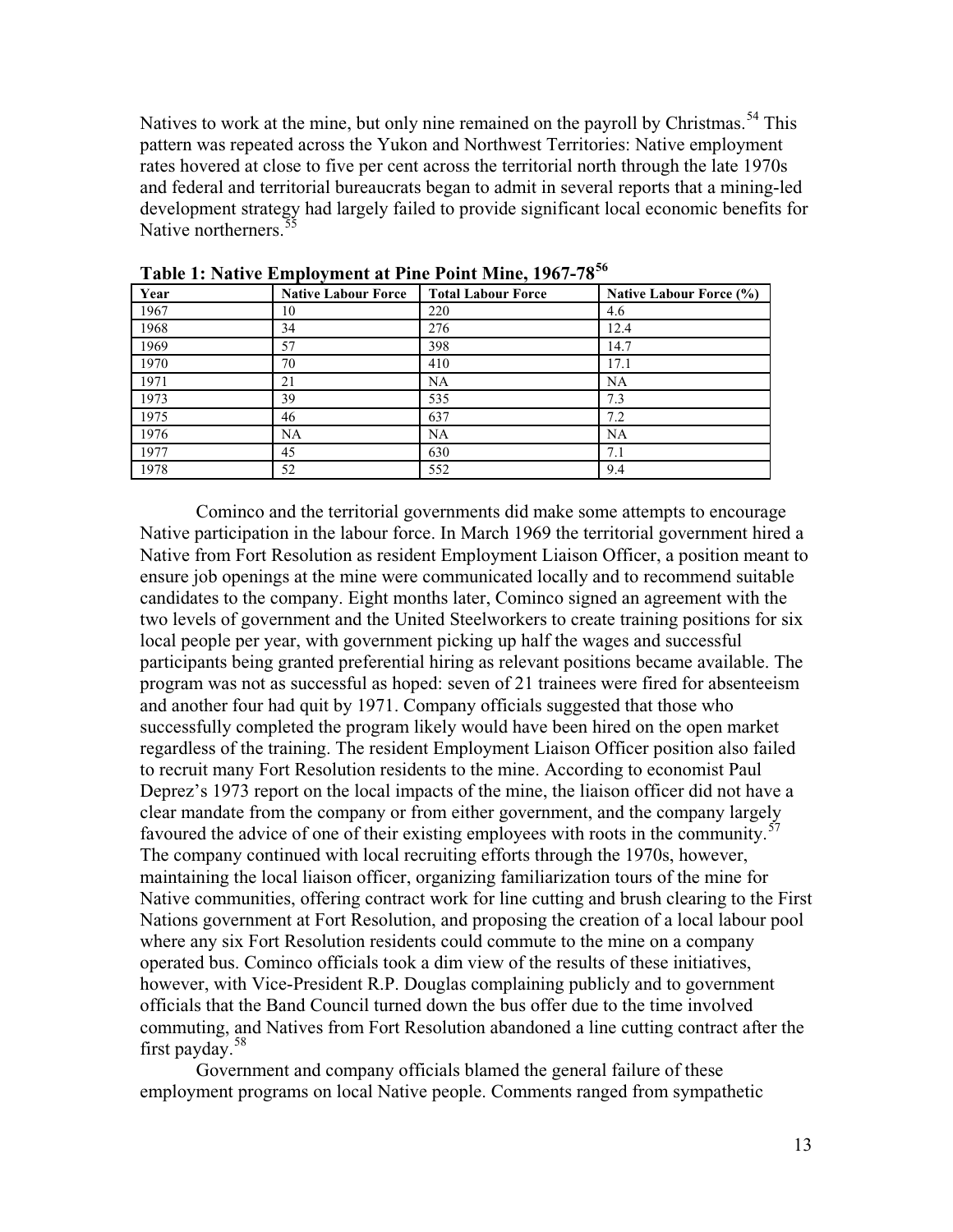(though essentialist) appraisals of Native workers' inability to adjust culturally to industrial labour, to more outright racist sentiments that emphasized chronic welfare dependency and a poorly developed work ethic in communities such as Fort Resolution.<sup>[59](#page-25-3)</sup> While there may indeed have been problems with cultural adjustment to mine work, issues surrounding reliability and transiency persisted in the entire workforce. Turnover rates for non-Native mine employees were in fact *higher* than for Natives in the early vears of the mine.  $60<sup>60</sup>$  $60<sup>60</sup>$ 

Structural and systemic issues offer a more plausible explanation for low Native employment rates at the mine. Deprez highlighted the failure to extend the highway to Fort Resolution until 1972 as a practical problem, forcing prospective employees to separate from family during the work week due to the lack housing beyond bunkhouses at Pine Point, but also as a symbolic affirmation of Fort Resolution's initial exclusion from the economic opportunities associated with the mine. Transcripts of community meetings in Fort Resolution from this period suggest that many residents had staked much of the town's economic future on the road extension, not only for highway construction and mining jobs, but also to provide transportation corridors to support the local lumber and fishing industries. The eight-year lag between the opening of the mine and the highway extension was thus a bitter pill for the community to swallow.<sup>[61](#page-25-17)</sup> The federal and later territorial governments also failed to provide anything more than a scattershot approach to training Native employees for mine work; hence most skilled labour was imported and Native labourers were confined to unskilled or semi-skilled occupations.<sup>[62](#page-25-19)</sup> The unskilled nature of Native workers placed them in a double bind in terms of government and company policies; the company tended to offer the limited number of subsidized family unit houses to skilled employees as a retention device, placing local unskilled workers in bunkhouses or trailers. The territorial government did implement a housing program for northern residents in 1969, but established rents higher than Cominco housing because they did not want to establish subsidized housing as a standard policy in northern mining communities.[63](#page-25-20) At the Mackenzie Valley Pipeline Inquiry hearings, Fort Resolution resident John Morin criticized the northern housing program because it classified people as northern residents who had only lived in the territories for three years, a policy that favoured outsiders, particularly skilled apprentices transitioning to steady jobs at the mine, rather than local labourers.<sup>[64](#page-25-28)</sup>

In more general terms, the fact that the company and the territorial governments began to establish northern housing, employment, and training programs roughly four years after the mine had opened—and then only in an ad hoc and sometimes token fashion—affirms that the colonial objective of northward economic expansion took precedence over local development initiatives. The federal government, in particular, was willing to devote nearly \$100 million in direct subsidies to the extraction and transport of non-renewable resources, but almost nothing toward ensuring that the benefits of this new mining economy would flow through the surrounding local communities. By the mid-1970s, Fort Resolution derived very little economic benefit from the mine despite the vast amount of mineral wealth that was being exported from the South Slave region: over \$400 million in net profit between 1964 and 1989.<sup>[65](#page-25-29)</sup>

If the mine failed to generate significant and lasting economic benefits for local Native communities, it did leave a legacy of large-scale landscape and environmental changes, many of which persist to the present. Mining at Pine Point employed the large-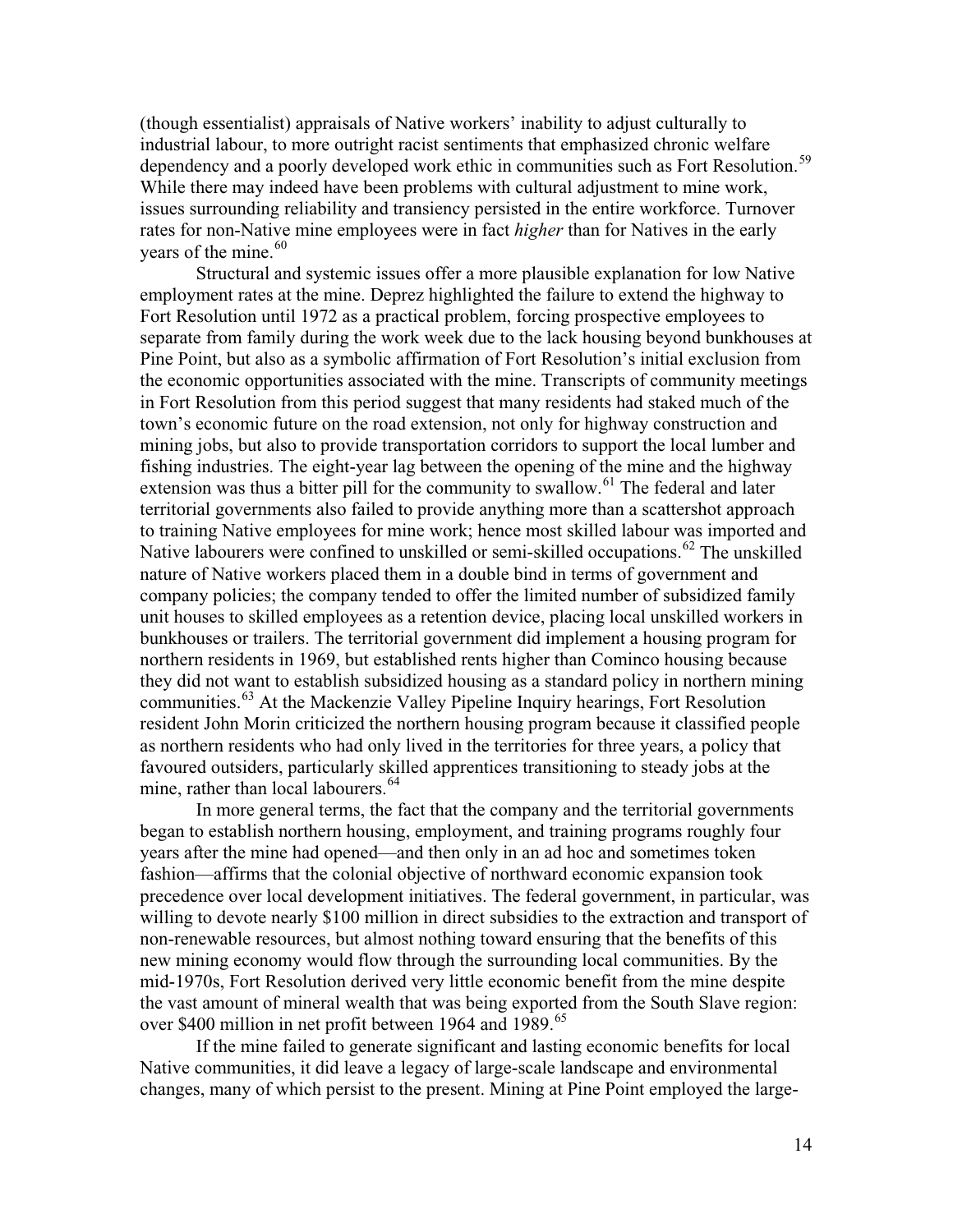scale, open-pit methods developed in the early twentieth century in conjunction with selective flotation ore recovery technologies, a new approach to mineral extraction that resulted in often devastating environmental consequences. CITE TIM From the 1950s and throughout the life of the mine, exploration crews conducted drilling activities and cut hundreds of geophysical lines across the landscape (Fig. 3). The mining operations at Pine Point exploited 50 separate Mississippi Valley-type deposits consisting of a swathe of widely dispersed, near-surface orebodies extending over 1600 square kilometers.<sup>[66](#page-25-6)</sup> Most of the ore was extracted using open-pit (or open-cast) methods (Fig. 4), although two underground shafts were also sunk to extract deeper deposits. In addition to the removal of overburden, miners extracted more than 69 million tons of ore over the life of the mine, at average grades of seven per cent zinc and three per cent lead. Large Euclid haul trucks transported ore along a network of hard-surfaced haul roads to the company's concentrator, which opened in 1965 with a capacity of 5,000 tons per day, later expanded to 8,000 then 11,000 tpd through the installation of additional crushing and selective floatation circuits to separate the concentrate from the waste rock. During the life of the mine, the concentrator generated 82 million tons of tailings that were carried in slurry and deposited in a low-lying containment area north of the concentrator site. <sup>67</sup>



**Fig. 3: The Pine Point mining district, showing roads, cutlines, and mine activities. Map by Charlie Conway.**



**Fig. 4: Aerial view of the O.42 pit area. Pine Point, April 28, 1965. [Credit: Cominco/NWT](http://pwnhc.learnnet.nt.ca/research/photogallery/Galleries/Communities/Pine%20Point%20Gallery/n-1987-021-0056.jpg)  [Archives/N-1987-021-0056](http://pwnhc.learnnet.nt.ca/research/photogallery/Galleries/Communities/Pine%20Point%20Gallery/n-1987-021-0056.jpg)**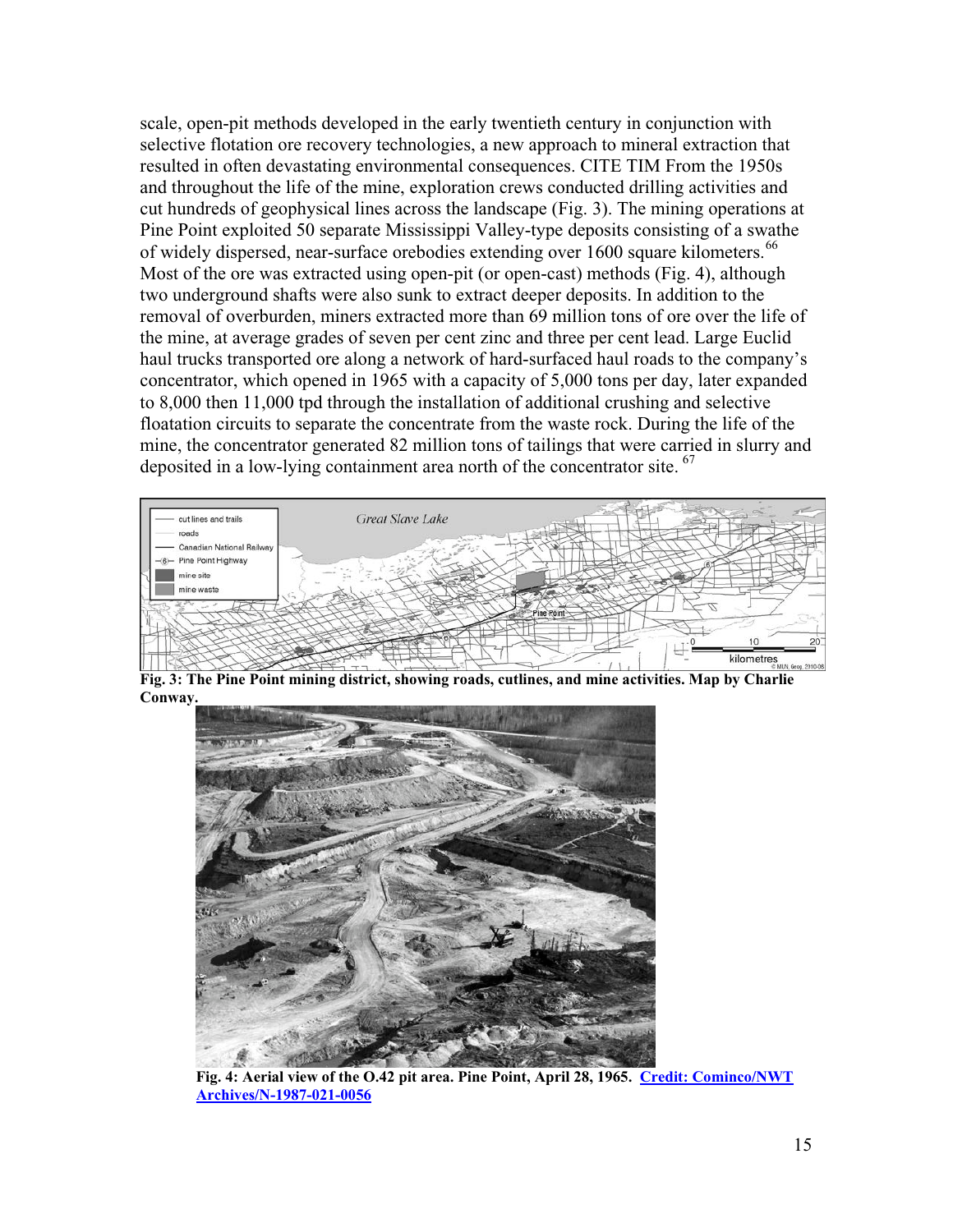The development of the mine and its attendant infrastructure preceded effective environmental regulation in the Northwest Territories by either the territorial government, which exercised very limited responsibilities regarding land and resources, or the federal government. Environmental protection legislation was virtually absent, beyond the poorly enforced anti-pollution provisions of the federal Fisheries Act. The revised Canada Mining Regulations proclaimed in 1961 outlined prospecting, claimstaking, mineral tenure and development rules, but remained silent on questions of environmental impact, pollution control or mine site remediation.<sup>[68](#page-25-30)</sup> Federal and territorial officials charged with overseeing the mine's development remained primarily concerned with maximizing the potential economic benefits for the mine. Environmental protection issues raised during the planning and early development phases of the mine were confined to questions of how air pollution policy might affect the potential construction of a smelter at Pine Point.<sup>[69](#page-25-31)</sup>

Concerns about the local environmental impacts of the mine operation emerged from both government scientists and local Native people in the 1970s. Initial concerns focused on the mine's tailings containment and pit dewatering practices. A 1972 study by federal Department of Environment scientists explicitly linked their investigation of heavy metal contamination from Pine Point's tailings area to the broader issue of effective mine pollution control policy in the Northwest Territories. Their study undertook water sampling, sediment and vegetation sampling, and the analysis of tissues and organs from fish taken from the waters of Great Slave Lake near the mine. At this time, the company discharged its mill tailings from a T-shaped trestle, the decanted overflow effluent filtering through the surrounding muskeg and, eventually, reaching Great Slave Lake. The authors concluded that, while the values for heavy metals and other contaminants in nearby lake waters generally remained below safe concentrations, there remained some risk of spikes in contaminant levels during seasonal runoff or due to the inefficient operation of the tailings control system. Sediments and vegetation in the area between the tailings pond and the lake were contaminated with copper, cadmium, lead, and zinc. $70<sup>70</sup>$  $70<sup>70</sup>$ 

The same year, an engineering assessment of the mine's wastewater handling procedures was similarly critical of the tailings disposal system. The Laval University research team echoed the biological report's concerns with seasonal overflows of the tailings pond, especially during spring thaw, when frozen tailings and snow cover combined to send large volumes of effluent water over the dykes of the containment area. This report also highlighted the problem of pit dewatering at Pine Point, whereby millions of gallons per day of water containing sulphides and mineral salts was pumped from the open pits under excavation and discharged directly into local creeks, and thence into Great Slave Lake.[71](#page-25-32) Although neither tailings overflow nor pit water appeared to cause severe water quality problems, concerns about water pollution resurfaced at NWT Water Board hearings in the late 1970s, particularly from local land users concerned about groundwater contamination, reduced wildlife populations and potential human health impacts. $72$ 

As land users with long-standing economic interests in wildlife harvesting, Aboriginal people (at Fort Resolution in particular) actively protested the habitat impacts, loss of access to traditional resource sites, and damage to traplines associated with the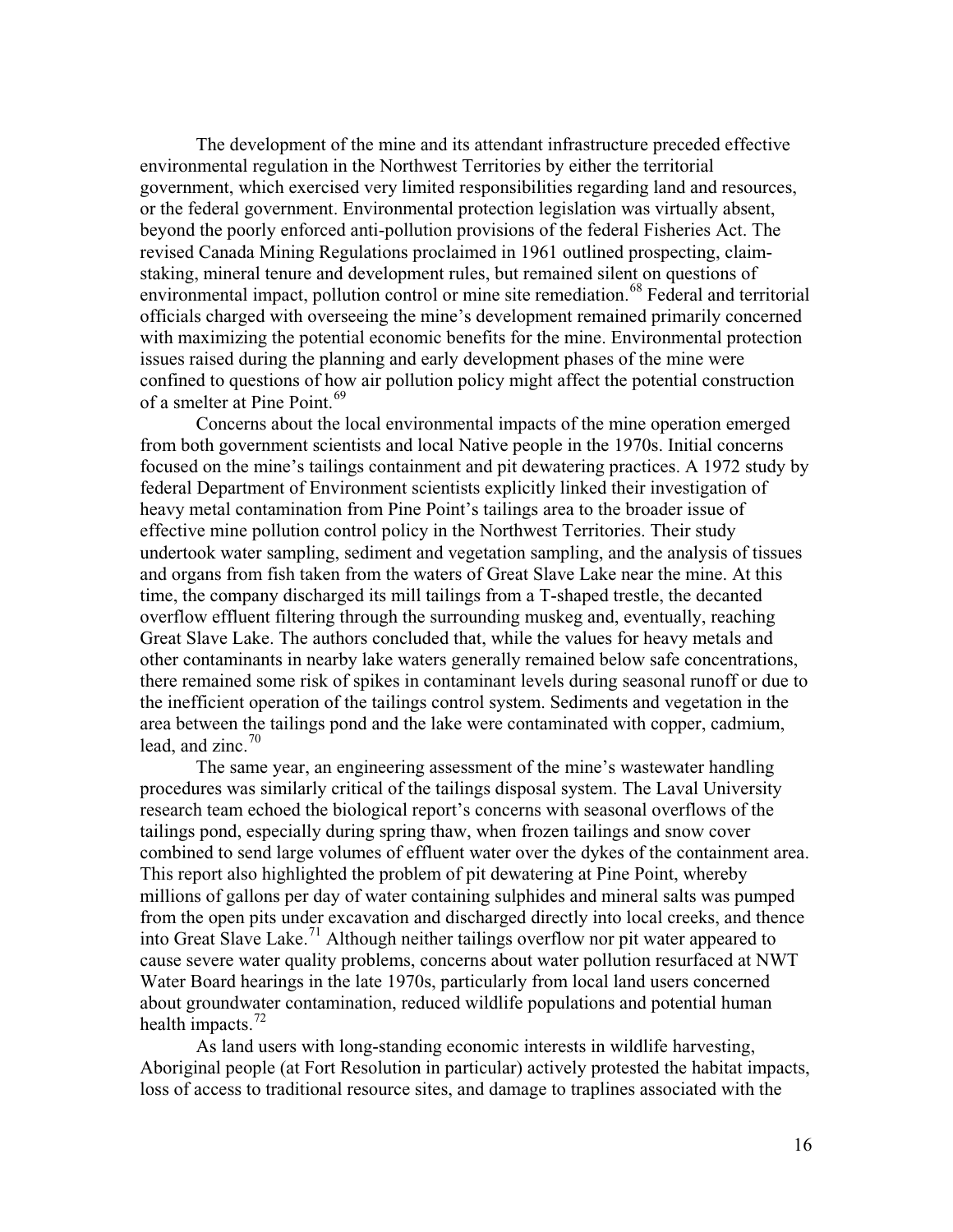extensive mining activities. In spite of government efforts to direct Aboriginal people away from trapping, Fort Resolution residents engaged in seasonal hunting and trapping activities across the entire region east of the Slave River (although these activities were reportedly restricted on Cominco property).<sup>[73](#page-25-33)</sup> As mineral exploration of the area proceeded, Métis and Dene trappers found their traplines destroyed by bulldozers ploughing the hundreds of kilometers of geophysical lines. The mine came under severe criticism by Fort Resolution residents at hearings held in the community in 1975 as part of the Mackenzie Valley Pipeline Inquiry. Harold Bosley [likely Balsillie] testified,

[W]hen they opened up that Pine Point… there was six of us that was trapping down there. When they opened up the mine there, and when we went back to our traps, they had been cutting lines there right on our trapline and between the six of us we lost about 200 traps and we never got no return for it...<sup>[74](#page-25-26)</sup>

Other testimony highlighted residents' concerns about water quality in creeks, streams, and Great Slave Lake, as well as their resentment of pressures on recreational sites and fish and game populations from non-Natives from Pine Point.<sup>[75](#page-25-0)</sup>

The deterioration of the mixed jack pine/black spruce forest in the Pine Point vicinity may have exacerbated these impacts on wildlife species (and the people depending on them). A critical Canadian Forestry Service report from 1975 suggested that mine exploration activities, pit dewatering and highway construction had altered the area's complex water regime, resulting in tree deaths from flooding or ponding of water, in some cases, and lowering of the water table in others. Echoing the 1972 water study, the author argued that "planning and development within the extraction complex has been poor with respect to social and environmental degradation" and that the extensive denudation of the surface vegetation would have a long-term negative impact due to slow revegetation in the northern climate.[76](#page-25-2) Testimony from Fort Resolution residents corroborated these criticisms of widespread tree mortality, especially near the highway. A later forest study discounted the effects of pit dewatering, but confirmed that highway construction had resulted in large areas of pine mortality due to interrupted water flows.<sup>[77](#page-25-3)</sup>

Even far from the mine, the development of infrastructure produced severe environmental impacts. The construction Twin Gorges Dam in 1963 and the Nonacho Dam in 1968 to power Pine Point caused significant ecological change in the Taltson River watershed several hundred kilometers to the east. A traditional knowledge study produced in collaboration with the Denesuline community of Lutsel k'e (a roadless community on Great Slave Lake east of Fort Resolution situated near the Taltson watershed) suggested major social and cultural impacts due to the changes the dams brought to flooding regimes and water levels in the region. These included: the flooding of commonly used trails, traditional hunting and trapping areas, and grave sites; the destruction of fur-bearing habitat due to the flooding of five distinct lakes, their attendant wetlands, and their connecting waterways; the destruction of bird habitat on submerged islands; changes to caribou crossing routes; and finally, a decline in the quality of fish harvests (with individuals becoming thinner and laden with cysts) due to possible mercury contamination attributed to rotting vegetation in the reservoir. Lutsel k'e residents also reported that ice thicknesses had become unstable within the Talston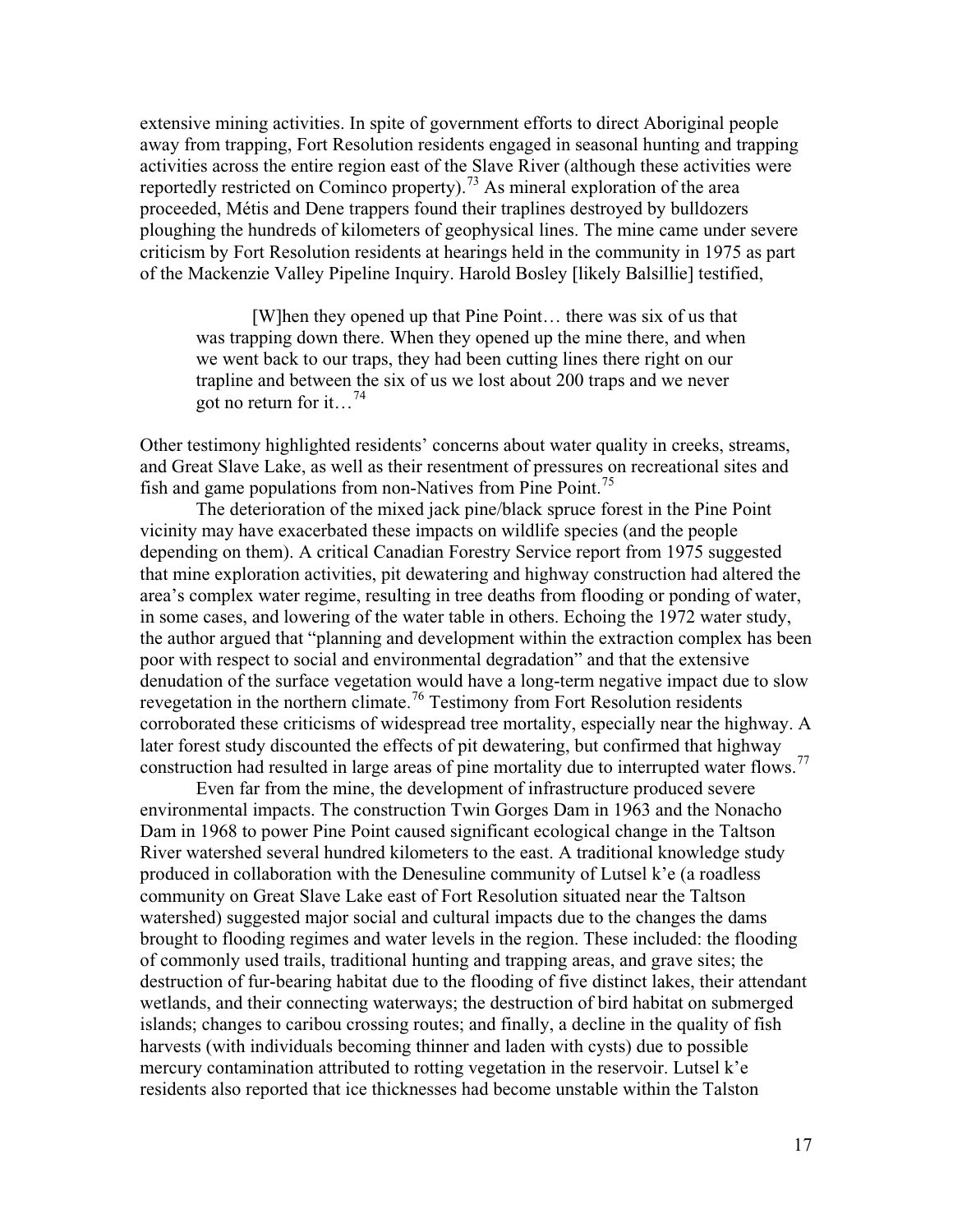watershed; many blame the drowning of two trappers in 1992 on dangerous and unpredictable ice conditions associated with the dams. As with Fort Resolution's relationship to the mine, the community of Lutsel k'e received almost no employment benefits, and no hydro-electricity, from the Talston River dams, but bore the brunt of the environmental costs associated with the ancillary infrastructure that powered the Pine Point development.<sup>[78](#page-25-34)</sup>

The closure of the mine in 1988 brought an end to production at Pine Point, but not to environmental concerns. In response to the Fort Resolution community's longstanding concerns about water quality, in 1995 a series of investigations of contamination from previous operations and from the decommissioned mine and tailings site were undertaken. The authors reviewed previous investigations dating back to the 1970s, and conducted sediment coring, fish sampling and water quality sampling in Great Slave Lake offshore from Pine Point, in Resolution Bay near Fort Resolution, and in the Slave and Little Buffalo rivers. These studies discounted long-term or widespread contamination or human health threats from the operation of the mine, although noting some localized, elevated levels of heavy metals in sediments, and of mercury and arsenic in fish organs.<sup>[79](#page-25-16)</sup>

Federal and territorial officials considered the decommissioning of the mine site as a success. An abandonment and restoration plan called for the covering of large dewatering wells adjacent to the open pits (allowing them to fill with water), securing the two underground adits, installing fences or large berms surrounding the open pits, and blocking access to the network of haul roads criss-crossing the area. Ironically, the effort to restrict access to the Pine Point property proved to be one of the controversial features of the closure, as it blocked access to hunting, camping and trapping sites for local residents. Cominco attempted some selective revegetation of waste rock piles, though with varying degrees of success. The company also capped and graded the tailings area with rough gravel to prevent wind and water erosion of the tailings, secured the dykes at the edges of the tailings area, and constructed a permanent spillway to permit the treatment of runoff from the tailings area to remove soluble zinc before discharge.<sup>[80](#page-25-27)</sup> Beyond these efforts, no ecological restoration was undertaken, and mining impacts remain the significant defining features of the Pine Point landscape.

Perhaps more poignantly, the removal of nearly all equipment and infrastructure – including mine and mill buildings, the rail line and the entire town itself – signaled the finality of the town's demise. The company sold houses for nominal prices to be hauled away, and Pine Point homes can be found in Fort Resolution, Hay River and communities in Northern Alberta. The town's hockey arena came to rest in Fort Resolution. The company bulldozed rest of the town, including its new school. Within a year of closure, the town of Pine Point—cornerstone of state regional development and modernization plans in the 1960s—was obliterated from the landscape.<sup>[81](#page-25-18)</sup>

### **Conclusion**

The example of Pine Point and dozens of other abandoned northern Canadian sites offers a useful corrective to recent perspectives of cultural geographers and landscape historians who have sought to question narratives of environmental degradation and community collapse following mine closures. At its best, this literature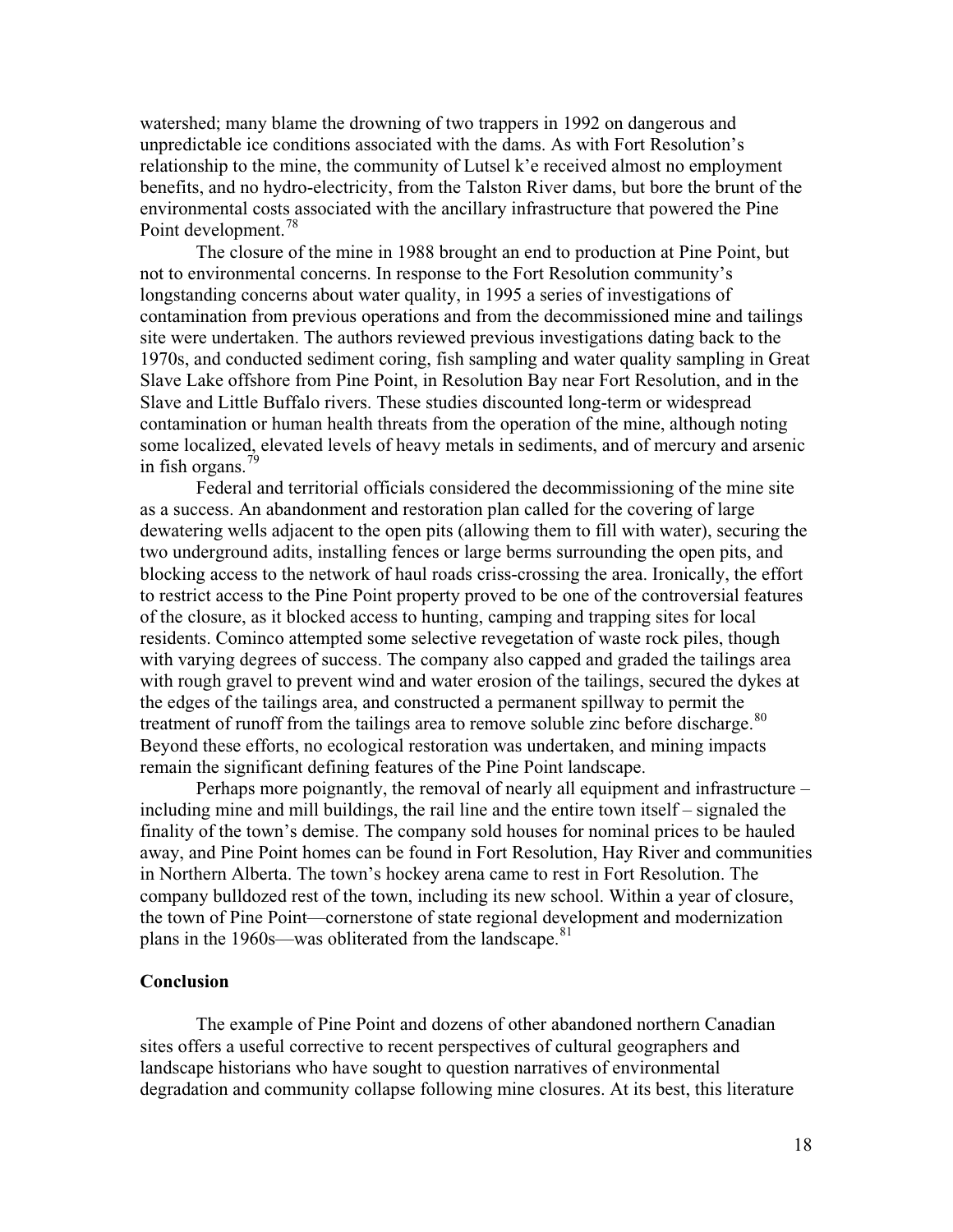reminds us of the complex and contested meanings of place and community at such sites. Even at Pine Point, we find there are complex and competing views of history and landscape, including for Aboriginal people; as one Métis man who formerly lived in Pine Point noted, the mine was a mix of "the good and the bad." Former residents maintain a nostalgic website celebrating the friendly community and the region's mining past. In a broader northern Canadian context, Liza Piper has argued that mines are not necessarily a blight on the landscape but can be understood as integrated in symbolic and material ways with the local biophysical in which they are embedded.<sup>[82](#page-25-19)</sup> While regarded by "outsiders" as brutal, degraded or even toxic, former mining landscapes may be touchstones of community identity and memory, and provide both material and cultural resources for economic recovery or even political resistance. In Ben Marsh's terms, place identity in such communities serves as both means (of material continuation or survival) and meaning (drawn from the past as a resource for this persistence).<sup>[83](#page-25-20)</sup>

The total erasure of the community at Pine Point and the dispersal of its residents suggests, however, that the attempts to critique the so-called mining imaginary often fail to consider the persistence of catastrophic community impacts associated with the mining experience. Nor do they recognize the wider ideological and political contexts shaping the establishment and fate of mining districts. We argue that histories of hinterland development must account for the colonial nature of state and capitalist-driven modernization agendas, even in so-called First World settings. These conclusions resonate with recent suggestions that environmental historians devote more attention to issues of power and injustice in North America. Paul Sutter, for instance, has recently invoked the example of South Asian environmental histories in calling for greater attention to social inequality in histories of North American conservation and environmentalism.<sup>[84](#page-25-23)</sup> Drawing from the geographical subfield of political ecology (which focuses broadly on conflicts over resource management and environmental degradation in the Global South), we contend that an analysis of colonial patterns of development emerging from Third World studies may be applied in First World contexts such as the Canadian north. Though couched in the rhetoric of regional economic and social development, the expansion of mining (and its attendant infrastructure) into this region was devoted almost exclusively to the extraction of valuable resources, rather than promoting social and economic benefits for local Aboriginal communities. In the end, Pine Point remained an outpost of the southern Canadian resource economy, rather than a secure beachhead for long-term social and economic progress. Pine Point's legacies of landscape dereliction and social dislocation are ultimately rooted in neocolonial attitudes towards people and territory, and serve as cautionary tales for contemporary prodevelopment discourses in the Canadian north, however couched in terms of economic sustainability or the rhetoric of local benefits.

Indeed, since 2008 mineral development has returned to Pine Point. A junior mining company, Tamarlane Ventures, recently received permission from territorial regulators to develop remaining ore bodies left over from the Cominco operation. For many local people, the prospect of renewed mining at the site has stirred negative memories of their exclusion and lack of control over previous rounds of industrial development. The environmental assessment report on the Tamerlane Project reported that Aboriginal communities in the South Slave region had raised concerns about wildlife and fisheries impacts, lead–zinc contamination, and groundwater impacts associated with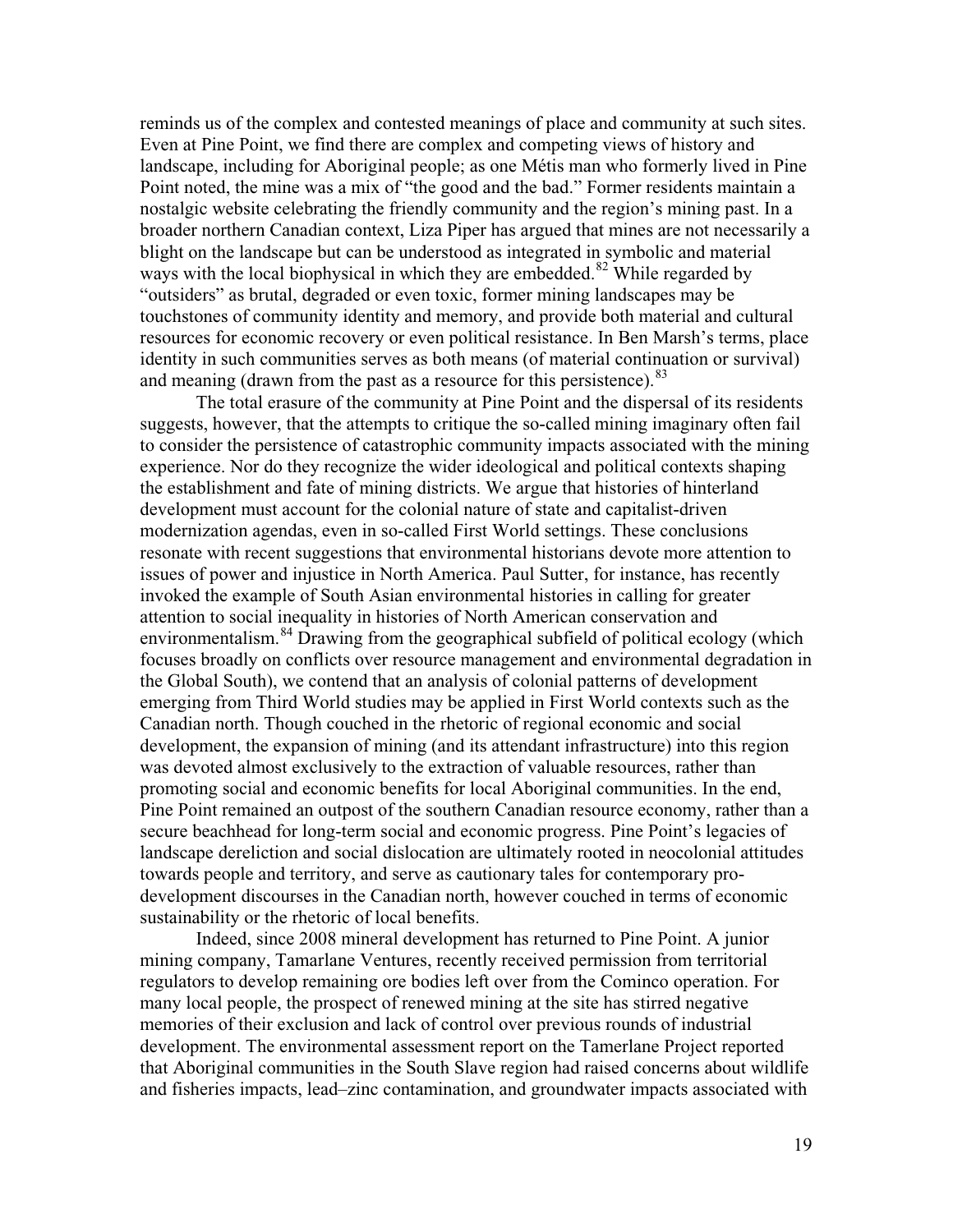the new project. According to the report, the historical memory of the original Cominco mine is alive and well in the regions: "Aboriginal groups [in the South Slave] have concerns about the lack of closure to outstanding concerns with the historical Pine Point Mine east of the Buffalo river, which shut down in 1987 [sic]. Both the former operator (Cominco Ltd., now Teck Cominco) and INAC [Department of Indian and Northern Affairs Canada] were criticized for the lack of resolution to community concerns about long-term impacts on lands, waters and wildlife."<sup>[85](#page-25-35)</sup> While some Aboriginal people welcome the economic opportunities associated with a new mine, for others the empty pits, the ghost town and the decommissioned rail line serve as reminders of the intense social, environmental and economic changes brought by past mine development and abandonment. At Pine Point, the colonial history of mining is ever-present in the negotiations over the impacts and benefits of the industry for the region.

<span id="page-19-0"></span><sup>&</sup>lt;sup>1</sup> For a summary of the mine and town's history, including ore production figures, see Janet E. Macpherson, "The Pine Point Mine." In Everett B. Peterson and Janet B. Wright (eds). *Northern Transitions, Volume I: Northern Resource Use and Land Use Policy Study.* (Ottawa: Canadian Arctic Resources Committee, 1978), 65-110, and Ryan Silke, *The Operational History of Mines in the Northwest Territories, Canada*

<span id="page-19-1"></span>Richard V. Francaviglia, *Hard Places: Reading the Landscape of America's Historic Mining Districts*. (Iowa City: University of Iowa Press, 1991).<br><sup>3</sup> Gavin Bridge, "Contested Terrain: Mining and the Environment," *Annual Review of Environment and* 

<span id="page-19-2"></span>*Resources* (2004) 29: 205-29; Christopher Davies, "Wales: Industrial Fallibility and Spirit of Place." *Journal of Cultural Geography* 4 (1983): 72-86. Thomas Dublin, *When the Mines Closed: Stories of Struggles in Hard Times* (New York: Cornell University Press, 1998); Peter Goin and C. Elizabeth Raymond, *Changing Mines in America* (Santa Fe, N.M.: Center for American Places, 2004); Peter Goin and Elizabeth Raymond, "Living in Anthracite: Mining landscape and sense of place in Wyoming Valley, Pennsylvania," *The Public Historian* 23, 2 (2001), 29-45; John Harner, "Place Identity and Copper Mining in Sonora, Mexico," *Annals of the Association of American Geographers* 91, 4 (2001), 660-680; Ben Marsh, Continuity and Decline in the Anthracite Towns of Pennsylvania. *Annals of the Association of American Geographers* 77 (1987): 337-52; Karen Bescherer Metheny, *From the Miners' Doublehouse: Archaeology and Landscape in a Pennsylvania Coal Company Town* (Knoxville: University of Tennessee Press, 2007); William Wyckoff, "Postindustrial Butte." *The Geographical Review* 85 (1995): 478-96; David Robertson, *Hard as the Rock Itself: Place and Identity in the American Mining Town* (Boulder, Colo.: University Press of Colorado, 2006). For an application of this school of thought to northern Canada, see Liza Piper, "Subterranean Bodies: Mining the Large Lakes of North-west Canada, 1921-1960," *Environment and History* 13 (2007): 155-86; Liza Piper, *The Industrial Transformation of Sub-arctic Canada* (Vancouver: UBC Press, 2009).<br><sup>4</sup> For works that adopt this view, see William Cronon, "Kennecott Journey: The Paths out of Town." In

<span id="page-19-3"></span>*Under an Open Sky: Rethinking America's Western Past.*, eds. William Cronon, George Miles and Jay Gitlin (New York: W.W. Norton.Douglas, 1992), 28-51; Douglas A. Baldwin and David F. Duke, ""A Grey Wee Town": An Environmental History of Early Silver Mining at Cobalt, Ontario." *Urban History Review* 34 (2005): 71-87; Martin Lynch, *Mining in World History* (London: Reaktion, 2002); Timothy LeCain, *Mass Destruction: The Mine and Giant Mines that Wired America and Scarred the Planet* (Piscataway, NJ: Rutgers UP, 2009); Timothy LeCain, "The Limits of 'Eco-Efficiency:" Arsenic Pollution and the Cottrell Electric Precipitator in the U.S. Copper Smelter Industry," *Environmental History* 5 (2000): 336-51; Chad Montrie, *To Save the Land and People: a History of Opposition to Surface Coal Mining in Appalachia* (Chapel Hill; University of North Carolina Press, 2002); Kathryn Taylor Morse, *The Nature of Gold: An Environmental History of the Klondike Gold Rush* (Seattle: University of Washington Press, 2003); Duane A. Smith, *Mining America: The Industry and the Environment, 1800-1980* (Lawrence: University Press of Kansas, 1987); David Stiller, *Wounding the West: Montana, Mining and the Environment* (Lincoln: University of Nebraska Press, 2000).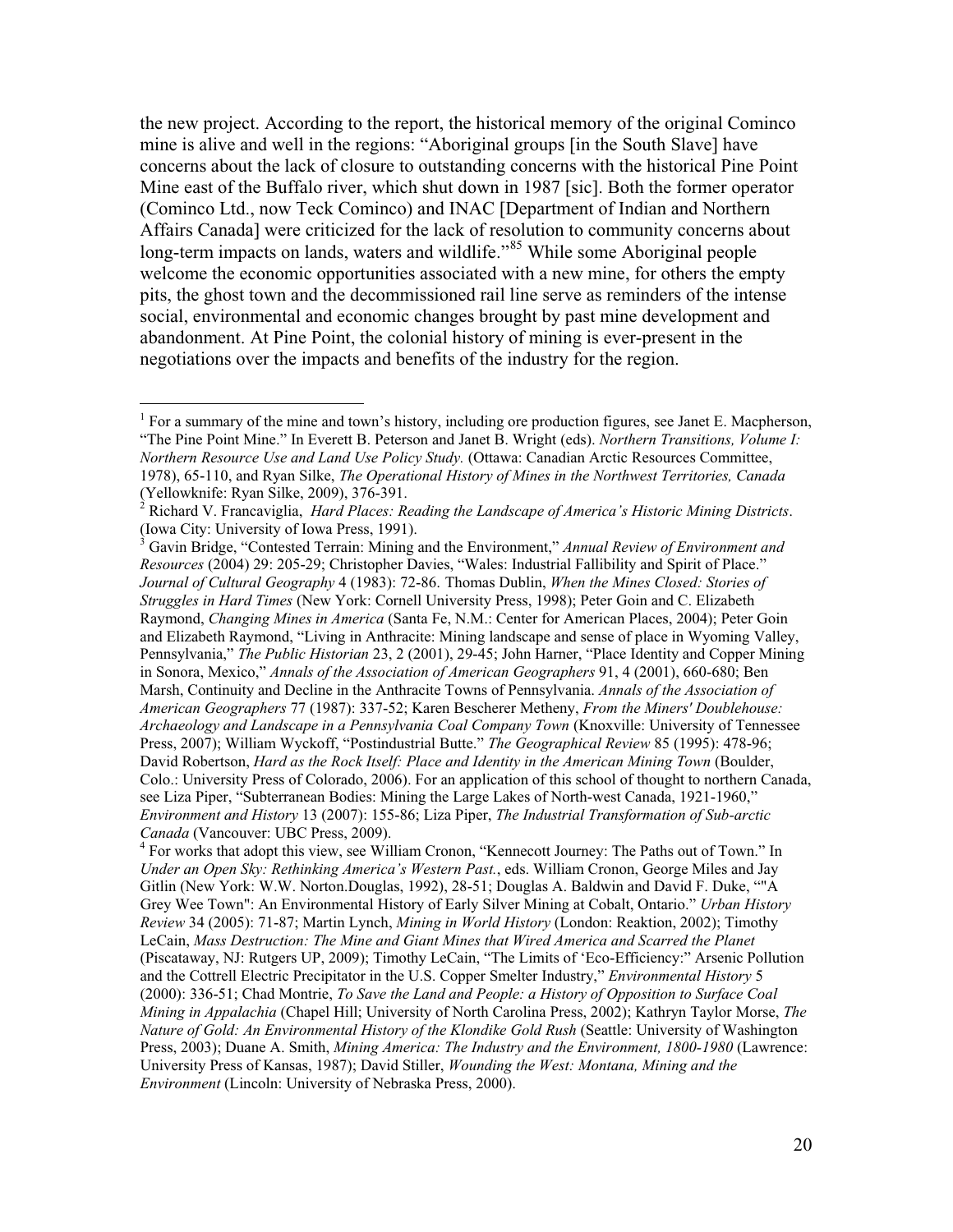<span id="page-20-0"></span> 5 Office of the Auditor General of Canada. *Report of the Commissioner of the Environment and Sustainable Development, 2002* (Ottawa: Minister of Public Works and Services, 2002), chapters 2 and 3; Indian and Northern Affairs Canada. "Northern Contaminated Sites Program." http://www.ainc-

<span id="page-20-1"></span><sup>6</sup> Trevor Barnes, "Borderline Communities: Canadian Single Industry Towns, Staples, and Harold Innis." In *B/ordering Space*, Henk Van Houtum, Olivier Kramsch, and Wolfgang Zierhofer, eds. (Burlington, VT: Ashgate Publishing: 2005), 109-122; Arn Keeling, "'Born in an Atomic Test Tube': Landscapes of cyclonic development at Uranium City, Saskatchewan," *The Canadian Geographer* 54 (Summer 2010):

228-252.<br><sup>7</sup> For specific criticisms of development policy in northern Canada that reference Pine Point, see Thomas Berger. *Northern Frontier, Northern Homeland: The Report of the Mackenzie Valley Pipeline Inquiry: Volume One.* (Toronto: James Lorimer and Co., 1977)*;* K.J. Rea. *The Political Economy of the Canadian North.* (Toronto: University of Toronto Press: 1968). For more general criticisms that invoke Innis, see Mel Watkins (ed). *Dene Nation: The Colony Within* (Toronto: University of Toronto Press, 1977); Mary Louise McAllister, "Shifting Foundations in a Mature Staples Industry: A Political Economic History of Canadian Mineral Policy," *Canadian Political Science Review* 1 (June 2007): 73-90. For Innis' key writings on mining and staples, see Daniel Drache, ed. *Staples, Markets, and Cultural Change: Selected Essays*. Innis Centenary Series (Montreal: McGill-Queen's University Press, 1995); Harold Adams Innis, *The Fur Trade*  in Canada: An Introduction to Canadian Economic History. Revised Edition (Toronto: University of Toronto Press, 1956), Harold Adams Innis, *Settlement and the Mining Frontier* (Toronto: Macmillan, 1936); Harold Adams Innis, *The Problems of Staple Production in Canada* (Toronto: Ryerson Press, 1933). <sup>8</sup> Paul K. Gellert and Barbara D. Lynch, "Mega-projects as Displacements," *International Social Science Journal*, 55 (March 2003), 15-25.<br><sup>9</sup> A. Kesling and L. See ill. (S. C. S. C. S. C. S. C. S. C. S. C. S. C. S. S. C.

A. Keeling and J. Sandlos, "Environmental Justice Goes Underground? Historical Notes from Canada's Mining Frontier," *Environmental Justice* 2 (2009): 117-125.

<sup>10</sup> Richard Howitt. *Rethinking Resource Management: Justice, Sustainability and Indigenous Peoples.* (London: Routledge, 2001); Heather Goodall, "Indigenous Peoples, Colonialism, and Memories of Environmental Injustice," in Sylvia Hood Washington, Paul C. Rosier and Heather Goodall (eds), *Echoes from the Poisoned Well: Global Memories of Environmental Injustice*. (Oxford: Lexington Books, 2006), 74-75; Paul J. White, "Troubled Waters: Timbisha Shoshone, Miners, and Dispossession at Warm Spring," *Industrial Archeology* 32 (2006): 4-24; Saleem H. Ali. *Mining, the Environment, and Indigenous Development Conflicts* (Tucson: University of Arizona Press, 2003); Subhabrata Bobby Banerjee, "Whose Land Is It Anyway? National Interest, Indigenous Stakeholders, and Colonial Discourses," *Organization and Environment*, 13 (March 2000): 3-38; Al Gedicks. *Resource Rebels: Native Challenges to Mining and Oil Companies.* (Cambridge, MA: South End Press, 2001); Robert Wesley Heber, "Indigenous Knowledge, Resources Use, and the Dene of Northern Saskatchewan," *Canadian Journal of Development Studies* 26 (2005): 247-256; Marcus B. Lane and E. Rickson Roy, "Resource Development and Resource Dependency of Indigenous Communities: Australia's Jawoyn Aborigines and Mining at Coronation Hill," *Society and Natural Resources* 10 (1997): 121-142; Nicholas Low and Brendan Gleeson, "Situating Justice in the Environment: The Case of BHP at the Ok Tedi Copper Mine," *Antipode* 30 (1998): 201-226; Joan Martinez-Alier, "Mining Conflicts, Environmental Justice, and Valuation," *Journal of Hazardous Materials*, 86 (2001): 153-170; on "primary-commodity supply zones," see Gavin Bridge, "Resource Triumphalism: Postindustrial Narratives of Primary Commodity Production," *Environment and Planning A* 33 (2001), 2149-2173. <sup>11</sup> Piper, *The Industrialization of Sub-Arctic Canada*. <sup>12</sup> Ted Nagel and Jordan Zinovich, *The Prospector North of Sixty* (Edmonton: Lone Pine Publishing, 1989),

18-19.

<sup>13</sup> Cited in René Fumoleau, *As Long As This Land Shall Last: A History of Treaty 8 and Treaty 11, 1870-1939* (Calgary: University of Calgary Press, 2004), 53.

<sup>14</sup> Fumoleau, *As Long as this Land Shall Last*; Kerry Abel, *Drum Songs: Glimpses of Dene History* (Montreal and Kingston: McGill-Queen's University Press, 1993), chapter 8.

<sup>15</sup> Nagle and Zinovich, *The Prospector North of Sixty*, 37-90.

inac.gc.ca/nth/ct/ncsp/index-eng.asp (accessed June 1, 2010); Cecily Neil, Markku Tykkyläinen, and John Bradbury, eds. *Coping with Closure: an International Comparison of Mine Town Experiences* (New York: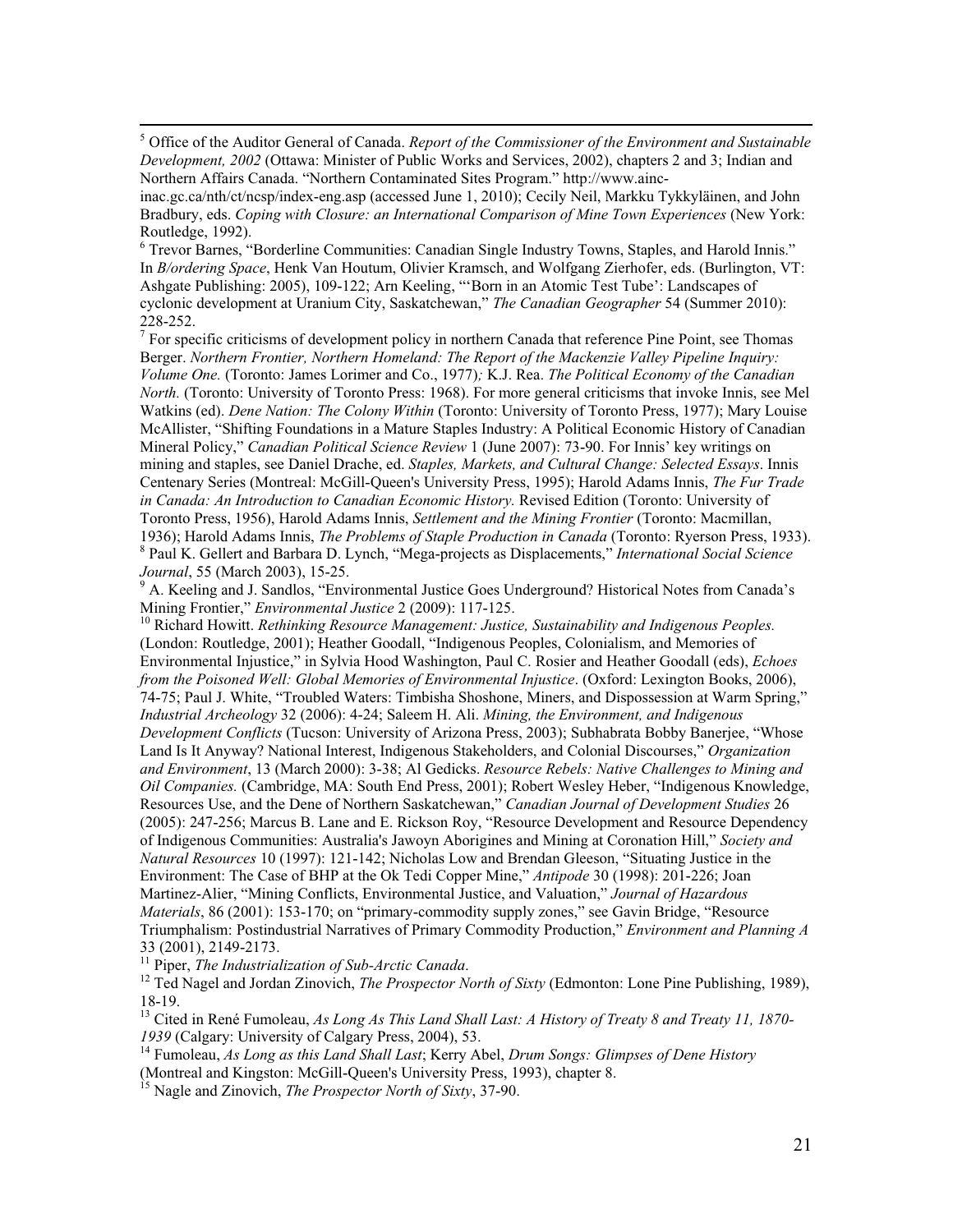<sup>16</sup> Jeremy Mouat, "Creating a New Staple: Capital, Technology, and Monopoly in British Columbia's Resource Sector, 1901-1925," *Journal of the Canadian Historical Association*, 1 (1990): 215-237; Jeremy Mouat, *Roaring Days: Rossland's Mines and the History of Mining in British Columbia* (Vancouver: University of British Columbia Press, 1995): Chapter 7.

<sup>18</sup> James Robert Allum, "Smoke Across the Border: The Environmental Politics of the Trail Smelter Investigation," (PhD diss., Queen's University, 1995); John D. Wirth, *Smelter Smoke in North America:* 

<sup>19</sup> Memo, R.A. Gibson, Department of Mines and Resources, 6 Feb. 1948. RG 22 v. 195 file 40-3-2 pt. 1, Library and Archives Canada [herafter LAC],

<span id="page-21-0"></span> $^{20}$  W.G. Jewitt and [president, Ventures Mines] to R.A. Gibson, Department of Mines and Resources, 12 Feb. 1948, RG 22 vol. 195 file 40-3-2 pt. 1, LAC. The granting of the concession at Pine Point nevertheless initiated a trend towards government grants of large (even vast, in the case of the Iron Ore Company concessions in New Quebec and Labrador) concessions to large mining corporations to promote the development of remote base metal mines in the north. See Kenneth J. Rea. *The Political Economy of the* 

<sup>21</sup> Wallace Clement and Glen Williams, "Resources and Manufacturing in Canada's Political Economy," in Wallace Clement, ed., Understanding Canada: Building on the New Canadian Political Economy (Montreal: McGill-Queen's University Press, 1997), 49; Melissa Clark-Jones, *A Staple State: Canadian Industrial Resources in Cold War* (Toronto: University of Toronto Press, 1987). For an assessment contemporary to the Paley Report, see I.S. Lloyd, "A Twenty-five-year Plan—Some Reflections on the Paley Report," *The South African Journal of Economics* 21 (March 1953): 16-30<br><sup>22</sup> W.G. Jewitt to C.J. Herbert, 17 Apr. 1957 and 5 Apr. 1957. RG 22 vol. 197 file 40-3-4 pt. 5, LAC.<br><sup>23</sup> Department of Mines and Resources,

<span id="page-21-1"></span>

<span id="page-21-2"></span>*Northwest Territories* (Vancouver: UBC Press, 1992), 62. See also Shelagh Grant, *Sovereignty or Security? Government Policy in the Canadian North, 1936-1950* (Vancouver; UBC Press, 1988).

<span id="page-21-3"></span> $25$  For Robertson's views on the Pine Point Mine, see R. Gordon Robertson to E.E. Stavert, President, Cominco, 30 September 1954. RG 22, vol. 196, file 40-3-4, pt. 3, LAC; R. Gordon Robertson, *Memoirs of a Very Civil Servant: Mackenzie King to Pierre Trudeau* (Toronto: University of Toronto Press, 2000). The Commissioner of the Northwest Territories was an unelected administrative position overseeing federal government territorial policy.

<sup>26</sup> R. Gordon Robertson, *The Northwest Territories: its Economic Prospects, a Brief Presented to the Royal Commission on Canada's Economic Prospects* (Ottawa: Queen's Printer, 1955), 29. A copy was found in RG 33, Series 41, vol. 7, LAC.

<sup>27</sup> Prime Minister Louis St. Laurent, Northern Development and Railway to Great Slave Lake, Extract from the Address Made by the Prime Minister in Edmonton on April 30<sup>th</sup>, 1957. RG 30, vol. 13219, file 9735-6, pt. 1, LAC.

 $28$  R.G. Robertson, Memo to the Minister, "Possible Construction of a Railway from Grimshaw to Pine Point." RG22, vol. 196, file 40-3-4, pt. 4, LAC.

<sup>29</sup> Alvin Hamilton to Ted Horton, Editor, *News of the North*, 26 May, 1958. RG22, vol. 211, file 40-3-34, pt. 1, LAC.

<span id="page-21-4"></span> $30$  There is a massive collection of articles (too many to list) reporting on the government's pro-northern development stance in one file of the Royal Commission on the Great Slave Lake Railway. See RG 33, Series 41, vol. 12, LAC. See also, Editorial, "Reaching the Last Frontier," *Journal of Commerce Weekly*, 24 October 1959. RG 33, series 41, vol. 12, LAC; Editorial, "A Northern Inventory," *The Globe and Mail*, 23 April 1958. RG 22, vol. 211, file 40-3-34, pt. 1, LAC; Editorial from *The Northern Miner*, 19 May 1955. A typewritten copy was found in RG 22, vol. 196, file 40-3-4, pt. 3, LAC; No Author, "Early Rail Building is Urged," Edmonton Journal, 22 February 1960. A clipping of the article was found in RG 22, vol. 322, file 40-3-34, pt. 6, LAC.

<sup>31</sup> See discussion in Justice M.E. Manning, W.D. Gainer, John Anderson-Thomson, *Report of the Royal Commission on the Great Slave Lake Railway*, vol. 1 (July 1960). See also C.H. Herbert to Deputy Minister, 8 August 1955. RG 22, vol. 196, file 40-3-4, pt. 4, LAC; Herbert to the Deputy Minister, 28 March 1957. RG 85, vol. 1312, file 355-1, pt. 1, LAC; Herbert to W.G. Jewitt, Vice-President in Charge of

<sup>&</sup>lt;sup>17</sup> Timothy J. LeCain, *Mass Destruction: The Men and Giant Mines that Wired America and Scarred the Planet (New Brunswick, N.J: Rutgers University Press, 2009).*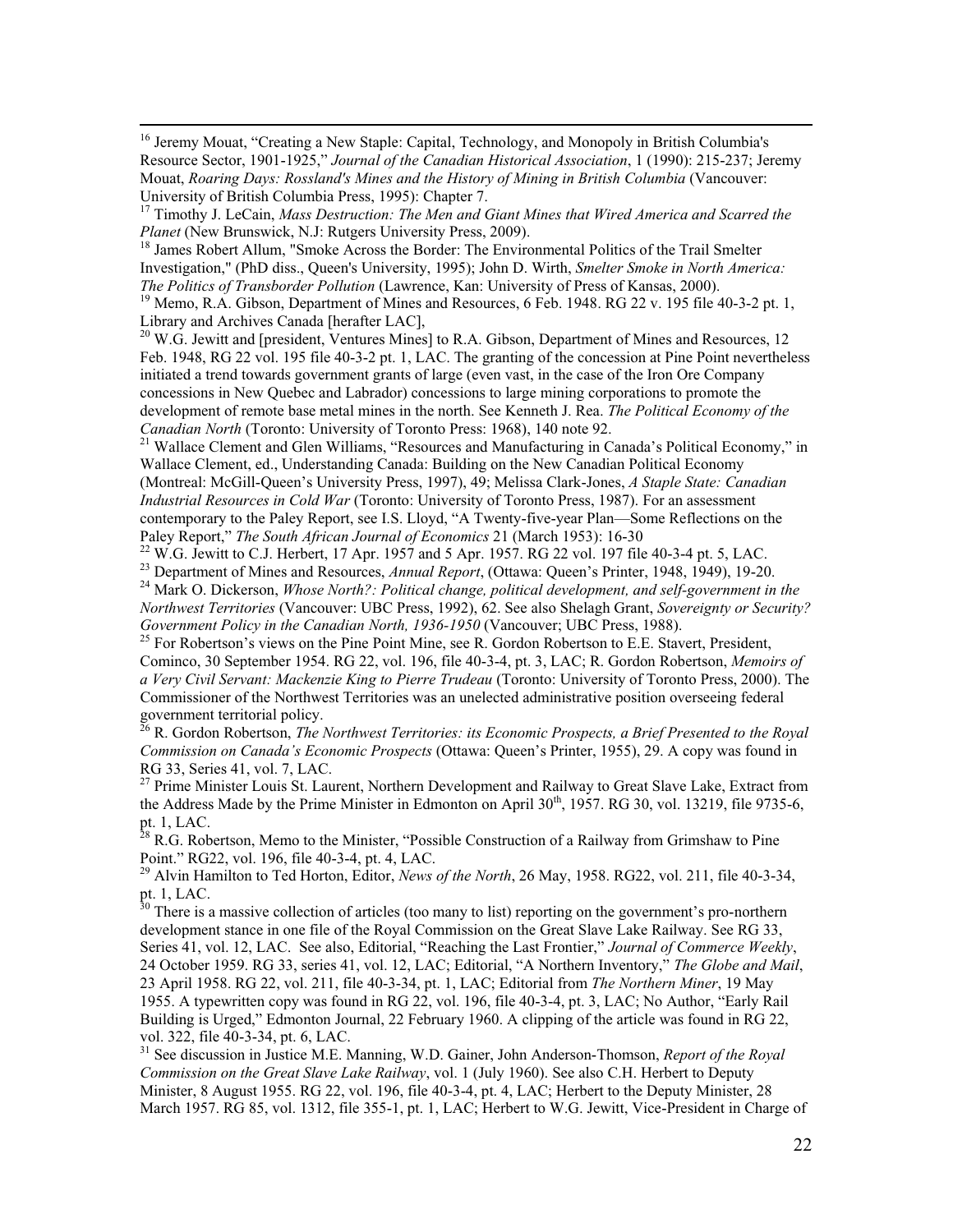<span id="page-22-4"></span> Mines, Consolidated Mining and Smelting Company, 29 March 1957. RG 22, vol. 196, file 40-3-4, pt. 5, LAC; Robertson to R.B. Bryce, Secretary to Cabinet in the Privy Council Office, 21 May 1957. RG 22 vol. 197, file 40-3-4, pt. 5, LAC; and Robertson's Memo to the Minister, 19 July 1960. RG 22, vol. 322, file 40- 3-34, pt. 6, LAC.

<sup>32</sup> R. Gordon Robertson, *The Northwest Territories: its Economic Prospects, a Brief Presented to the Royal Commission on Canada's Economic Prospects,* 27-28. RG 33, Series 41, vol. 7, LAC.

<sup>33</sup> Railway to Great Slave Lake, A Brief to the Royal Commission Appointed by Order-in-Council 1959/705/June 4. Submitted by the Department of Northern Affairs and National Resources, Advocating the Waterways Route to Pine Point, Great Slave Lake. RG 22, vol. 212, file 40-3-34, pt. 4, LAC. Peter Clancy, "Working on the Railway: A Case Study in Capital-State Relations," *Canadian Public Administration* 30 (1987): 450-471.

<sup>34</sup> Paul Deprez. *The Pine Point Mine and the Development of the Area South of Great Slave Lake.* (Winnipeg: Center for Settlement Studies, 1973), 29.

<sup>35</sup> On resource-town planning in Canada, see Keeling, "'Born in an Atomic Test Tube'"; L.D. McCann, 'The Changing Internal Structure of Canadian Resource Towns' *Plan Canada* 18 (1978): 46-59; O.W. Saarinen, 'Single-Sector Communities in Northern Ontario: The Creation and Planning of Dependent Towns' in *Power and Place: Canadian Urban Development in the North American Context*, eds. G.A. Stelter and A.F.J. Artibise (Vancouver: UBC Press, 1986), 219-264; G.A. Stelter and A.F.J. Artibise, 'Canadian Resource Towns in Historical Perspective' *Plan Canada* 18 (1978): 7-16; N. White, 'Creating Community: Industrial Paternalism and Town Planning in Corner Brook, Newfoundland, 1923-1955' *Urban History Review/Revue d'histoire urbaine* 32 (2004): 45-59.

<sup>36</sup> Memo, C.H. Taggart, supervisor and inspector of field surveys, to B.W. Waugh, Surveyor General, Department of Mines the Technical Surveys, 27 June 1952. RG 85 vol. 1268 file 1000-181 vol. 2, LAC; Minutes, Meeting of the Committee on the Development of Pine Point Townsite, 25 March 1952, RG 22 vol. 195 file 40-3-4 pt. 1, LAC and Minutes, Meeting of the Committee on the Development of Pine Point Townsite, 3 October 1952, RG 85 vol. 1268 file 1000-181 vol. 1, LAC.

<sup>37</sup> Mark O. Dickerson, *Whose North?* Chapter 5; the GNWT received a further \$250,000 loan to finance subdivision development in 1969, see documents in RG 85 vo. 1419 file 303-181, LAC, RG 22 vol. 1367 file 250-51-36 pt. 1, LAC, and G-1979-003 box 79 file 2 and 3, NWT Archives [hereafter NWTA].

<sup>38</sup> Except Re Pine Point, President's Remarks, Yellowknife Board of Trade Dinner Meeting, 15 September 1955. RG 85, vol. 1312, file 355-1, pt. 1, LAC.

<sup>39</sup> R. Gordon Robertson, Note for File, Railway to Great Slave Lake; Discussion with the President of the C.P.R. 27 October 1955. RG 85, vol. 355-1, file 355-1, pt. 1, LAC.

<sup>40</sup> See R. Gordon Robertson, *The Northwest Territories: its Economic Prospects, a Brief Presented to the Royal Commission on Canada's Economic Prospects,* 27-28. RG 33, Series 41, vol. 7, LAC. Herbert to the Deputy Minister, 28 March 1957. RG 85, vol. 1312, file 355-1, pt. 1, LAC. Two years later, Hebert had already adjusted these numbers to a much less favourable breakeven point based on 360,000 tons of ore concentrate being shipped each year (roughly 986 tons per day), and interest costs of 4.5 percent over a 50 year amortization period. Herbert to Jewitt, 29 March 1957. RG 85, vol. 1312, file 355-1, pt. 1, LAC. W.G. Jewitt explicitly rejected the idea that Pine Point would last for fifty years. He was fairly prescient when he suggested that twenty-five years was a more realistic lifespan for the mine. See Herbert, Memorandum for the Deputy Minister, 28 March 1957. RG 85, vol. 1312, file 355-1, pt. 1, LAC.

<sup>41</sup> John McMynn, Manager, Con Mine to C.H. Herbert, 12 November 1954. RG 22, file 40-3-4, pt. 3, LAC. <sup>42</sup> See discussion in Justice M.E. Manning, W.D. Gainer, John Anderson-Thomson, *Report of the Royal Commission on the Great Slave Lake Railway*, vol. 1 (July 1960), 19. Riley's testimony is found in the document, Royal Commission on the Great Slave Lake Railway, Analysis of Transcripts of Evidence – Subjectized, Vol. 1. n.d. RG33, series 41, vol. 1, LAC.<br><sup>43</sup> Koller to Herbert, 16 December 1955. RG 22 vol. 40-3-4, pt. 4, LAC.

<span id="page-22-0"></span>

<span id="page-22-1"></span><sup>44</sup> R. Gordon Robertson, Note for File, Railway to Great Slave Lake; Discussion with the President of the C.P.R. 27 October 1955. RG 85, vol. 355-1, file 355-1, pt. 1, LAC.

 $^{45}$  C.H. Herbert, Memorandum for the Deputy Minister, 28 March 1957. RG 85, vol. 1312, file 355-1, pt. 1, LAC.

<span id="page-22-3"></span><span id="page-22-2"></span><sup>46</sup> Herbert, Memorandum for the Deputy Minister, 9 February 1956. RG 85 vol. 1312, file 355-1, pt. 1, LAC. The emphasis is Herbert's.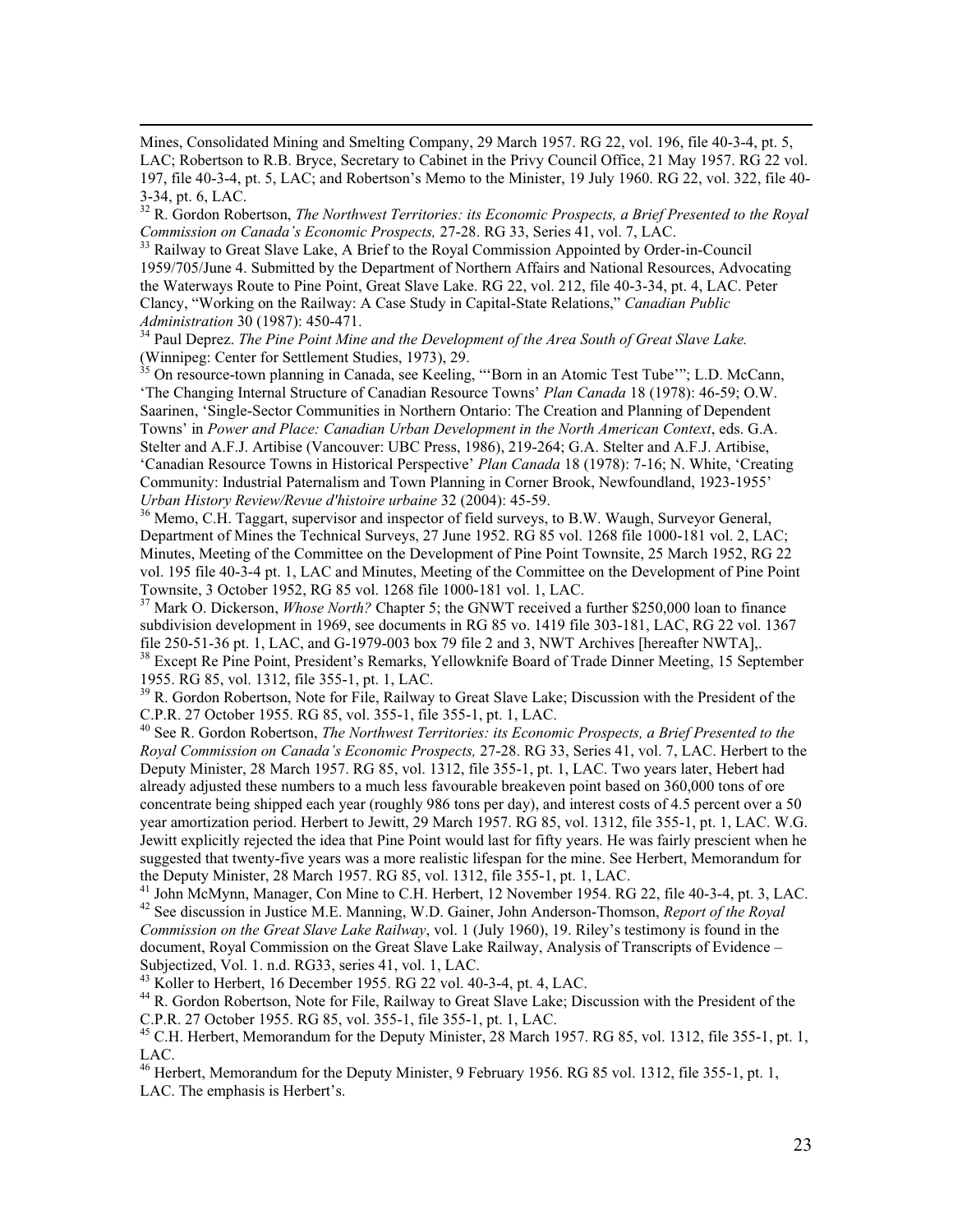47 R. Gordon Robertson, *The Northwest Territories: its Economic Prospects, a Brief Presented to the Royal Commission on Canada's Economic Prospects,* 13-17. RG 33, Series 41, vol. 7, LAC.

<sup>48</sup> Extract from the Minutes of the Thirty-first Meeting of the Advisory Committee on Northern Development, 6 February 1956. RG 85, vol. 1512, file 1000-181, pt. 4, LAC.

<span id="page-23-0"></span><sup>49</sup> R. Gordon Robertson, Internal Memo, The Economic Crisis of the Resident Population in the North, 1 February 1956. RG 85, vol. 1512, file 1000-181, pt. 4, LAC.

<span id="page-23-1"></span><sup>50</sup> Deprez, 91-92.

<sup>51</sup> R.P. Douglas, Assistant Vice President, Cominco, to A.D. Hunt, Assistant Deputy Minister, Department of Indian Affairs and Northern Development, 11 September 1975. G-2002-004, Box 38, NWTA. 52 Macpherson, "The Pine Point Mine," 89.

<span id="page-23-3"></span><span id="page-23-2"></span><sup>53</sup> Testimony of Chief Edward Sayine, Mackenzie Valley Pipeline Inquiry, Proceedings at a Community Hearing, Volume 6, New Indian Village, Hay River, NWT (30 May 1975), 499-503; testimony of Larry McConnell, Mackenzie Valley Pipeline Inquiry, Volume 32, Fort Resolution, NWT (8 October 1975), 3061-3062. For a statement about most native employees coming from outside the region, see Testimony of Anvid Osing, Mayor, Pine Mackenzie Valley Pipeline Inquiry, Proceedings at a Community Hearing, Volume 30, Pine Point, NWT (6 October 1975), 3000-3001.

<sup>54</sup> Fort Resolution Residents Employed by Pine Point Mines Limited. G-2002-004, Box 38, NWTA. There is no date on this document but it was sent under cover of a letter from G.D. Tikkanen, General Manager, Cominco to S.M. Hodgson, Commissioner, Government of the Northwest Territories, 9 February 1977. G-

2002-004, Box 38, NWTA. 55 The employment numbers and criticisms are found in "Northern Mineral Strategy: Discussion Paper," Draft, 5 June 1978. G-2002-004, Box 38, NWTA; "Native Labour in the Northern Mining Industry," (draft) send under cover of letter from Robin Bricel, Resource Economist, Mineral and Petroleum Development Section, Department of Economic Development and Tourism, Government of the Northwest Territories to Chief, Manpower Development Division, Department of Economic Development and Tourism,

<sup>56</sup> The data was culled from Deprez, 67-70; "Northern Mineral Strategy: Discussion Paper," Draft, 5 June 1978. G-2002-004, Box 38, NWTA; R.P. Douglas, Assistant Vice President, Cominco, to A.D. Hunt, Assistant Deputy Minister, Department of Indian Affairs and Northern Development, 11 September 1975. G-2002-004, Box 38, NWTA; .D. Tikkanen, General Manager, Cominco to S.M. Hodgson, Commissioner, Government of the Northwest Territories, 9 February 1977. G-2002-004, Box 38, NWTA; R.P. Douglas, Vice-President, Cominco, to Frederick J. Joyce, Northern Operations Branch, 16 March 1977. G-2002-004, Box 38, PWNHC; Pine Point Mines, Ltd. Annual Reports, 1979-1982, G-2002-004, Box 35; R.P. Douglas, "Utilization of Human Resources North of Sixty," CIM Forum (April 1978), 13-17.

<sup>57</sup> Deprez, 79-90; Macpherson, 88-90. For archival documents assessing the relative success of the employment agreement, see U. Rank, Employment Liaison Officer to Cliff Reid, Chairman, Trainee Employment Advisory Committee, Pine Point NWT, 19 November 1971, and "Proposal for the Amendment of the Pine Point Training and Employment Agreement," n.d. G-1999-003, Box 6, File 7, NWTA.

 $58$  R.P. Douglas to Frederick Joyce, Director, Northern Operations Branch, 16 March 1977. G-2002-004, Box 38, NWTA; W.H.R. Gibney, Manager, Pine Point Operations to D.P. Mersereau, Regional Director, Government of the Northwest Territories, 8 July 1975. G-2002-004, Box 38, NWTA; R.P. Douglas, "Utilization of Human Resources North of Sixty," *CIM Forum* (April 1978): 13-17.

<sup>59</sup> For derisive comments about the Native labour force, see Ben Hunter, Head, Special Employment Programs, Employment Division, Department of Economic Development, Government of the Northwest Territories, to Chief, Employment Division, 22 April 1976. G-2002-004, Box 38, NWTA; R.C. Rankin, Head, Employment Development, Employment and Training, Department of Economic Development and Tourism, Government of the Northwest Territories, to Chief, Employment and Training, 6 October 1977. G-2002-004, Box 38, NWTA; R.P. Douglas, "Utilization of Human Resources North of Sixty."  $60$  For the issue of native turnover versus non-native turnover, see Deprez, 107.

<sup>61</sup> On the road issue, see Deprez, 31-33. See also Minutes of the First Meeting of the Fort Resolution Advisory Committee, 24 June 1963; S.A.H. Dodds, Memorandum for the Administrator of the Mackenzie, 26 June 1963; and Alex King, Chief, Fort Resolution to G.L Merrill, Administrator, Fort Smith, 9 March 1962. RG 85, vol. 1000/181, pt. 2, LAC.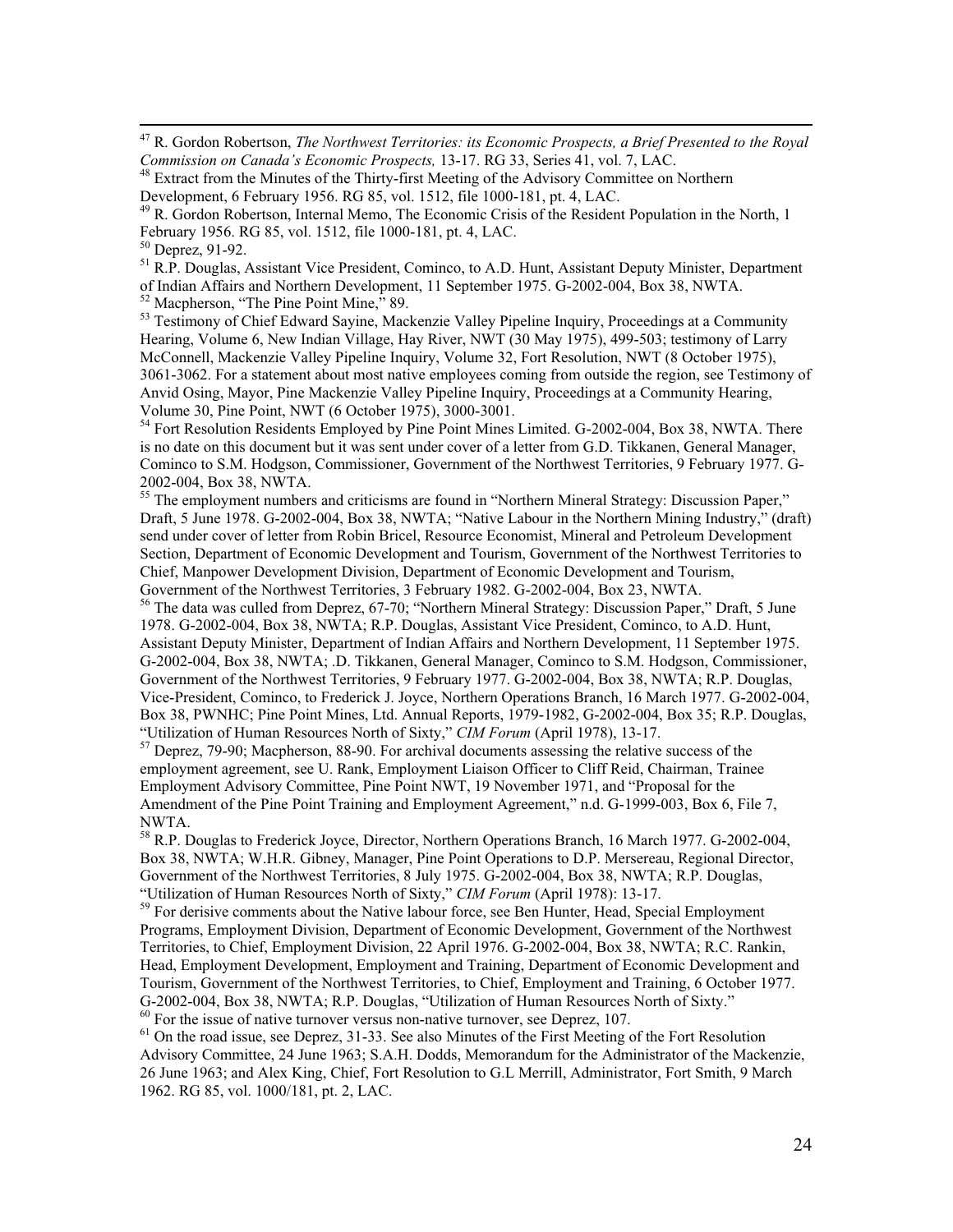<sup>62</sup> See Jack Witty, Employment and Training in the Mineral Industry, Unpublished Report, Government of the Northwest Territories, 22 December 1977, p. 3. G-2002-004, Box 38, NWTA. <sup>63</sup> Deprez, 70-71.

<sup>64</sup> Testimony of John Morin, Mackenzie Valley Pipeline Inquiry, Proceedings at a Community Hearing, Volumen 31, Fort Resolution, NWT (7 October 1975), 3000-3001.

<sup>65</sup> Pine Point Mines, Ltd., *Annual Report*, 1964-1989.

<sup>66</sup> Peter Hannigan, "Metallogeny of the Pine Point Mississippi Valley-type Zinc-lead District, Southern Northwest Territories," in Goodfellow, W.D., ed., *Mineral Deposits of Canada: A Synthesis of Major Deposit-Types, District Metallogeny, the Evolution of Geological Provinces, and Exploration Methods* (Ottawa: Geological Association of Canada, 2007), 610.<br>  $^{67}$  G H. Circuit and M.

<sup>67</sup> G.H. Giroux and Ian McCartney, "Report on the Great Slave Reef Lead-Zinc Deposits Pine Point, N.W.T.," report for Tamarlane Ventures, Inc, 2004; Ryan Silke, The Operational History of Mines in the Northwest Territories, Canada (Yellowknife: Ryan Silke, 2009), 376-391; Environment Canada, *The State of Canada's Environment 1996* (Ottawa: Ministry of Public Works and Government Services, 1996), Box 8.7.

<sup>68</sup> Ian Marshall, *Mining, Land Use, and the Environment*, *vol. 2: A Review of Reclamation Activities in Canada* (Ottawa: Environment Canada, 1983), 11; Gary McGee, *Mining and Environmental Law* (Ottawa, Department of Mines and Resources, 1973); Canada. Northern Administration Branch. Resources Division, *Mining in the North* (Department of Northern Affairs and National Resources, 1961), 19.

<span id="page-24-0"></span> $^{69}$  Smelter pollution policy was the subject of several bouts of correspondence in the files RG 22 vol. 195 40-3-4 pt. 2, pt. 3, and pt. 5, LAC.

<sup>70</sup> J.N. Stein and M.R. Miller, "An Investigation into the Effects of a Lead-Zinc Mine on the Aquatic Environment of Great Slave Lake," Winnipeg: Resource Development Branch, Fisheries Service, Department of Environment, April 1972.

<span id="page-24-2"></span><span id="page-24-1"></span> $71$  Yves Berube et. al., "An Engineering Assessment of Waste Water Handling Procedures at the Cominco Pine Point Mine," Ottawa: Department of Indian Affairs and Northern Development, April 1972.

<span id="page-24-3"></span><sup>72</sup> M.S. Evans, L. Lockhart and J. Klaverkamp, "Metal Studies of Water, Sediments and Fish from the Resolution Bay Area of Great Slave Lake: Studies related to the decommissioned Pine Point Mine," Environment Canada, National Water Research Institute, Burlington and Saskatoon, NWRI Contribution No. 98-87, July 1998.

<span id="page-24-4"></span> $^{73}$  In addition to testimony cited below, evidence of seasonal trapping activities is indicated in RG 85 vol. 1000-101 pt. 2, LAC; restrictions on trapping are indicated in NWT Metis Development Corporation and Bruce Ramsay & Associates, "Town of Pine Point: Preliminary economic diversification assessment," Town of Pine Point, 1985, held in the Government of N.W.T. Legislative Library.

<span id="page-24-5"></span><sup>74</sup> Testimony of Harold Bosley [Balsillie], Mackenzie Valley Pipeline Inquiry, Volume 32, Fort Resolution, NWT (7 October 1975), 2990.

<sup>75</sup> See testimony in Mackenzie Valley Pipeline Inquiry transcripts Volumes 30 (Pine Point), 31 and 32 (Fort Resolution), October 1975. In his final report to the inquiry, Justice Thomas Berger highlighted Pine Point as an example of the "social, economic and geographic dislocations" of Native people: Thomas Berger, Northern Frontier, *Northern Frontier; Northern Homeland: The Report of the Mackenzie Valley Pipeline Inquiry, vol. 1 (Ottawa: Supply and Services Canada, 1977), 123-124.* 

<sup>76</sup> Drake Hocking, "Forest Deterioration Survey, Pine Point, Mackenzie District, Northwest Territories," Ottawa: Canadian Forestry Service, Environment Canada, August 1975, 11.<br><sup>77</sup> See transcripts in note 73; "Report on Pine Deterioration in the Pine Point area, N.W.T.," Environment

Canada [?] report, 1984, held in Legislative Library, Government of the Northwest Territories.

 $78$  Ellen Biellawski (in collaboration with the community of Lutsel k'e), The Desecration of Nanula Kué: Impact of the Talston Hydroelectric Development on Dene Soline. Unpublished report for the Royal Commission on Aboriginal Peoples (December 1993).

<sup>79</sup> Evans et. al., "Metal Studies of Water, Sediments and Fish."

<sup>80</sup> Environment Canada, *The State of Canada's Environment 1996* (Ottawa: Government of Canada, 1996),

p. 8-31; D.L. Johnston, "Pine Point, NWT: Closing a Mine and Removing the Whole Townsite,"

*Hazardous Materials Management* 4 (December 1992): 21-22.

 $81$ <sup>81</sup> The closure and removal of the townsite is dramatically documented in an episode of the current affairs show "Focus North," N-1989-013, Ref video 27A and B, NWTA.